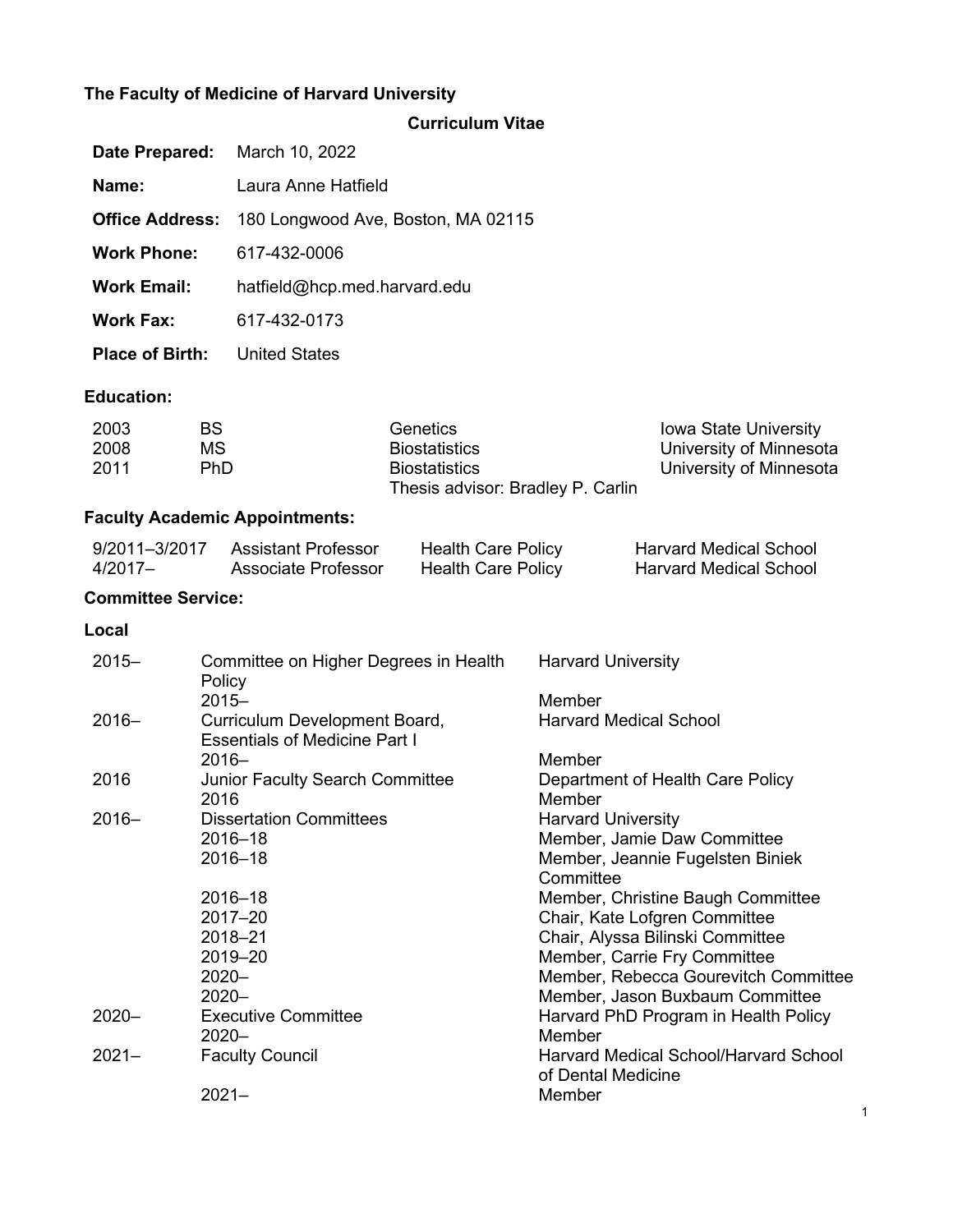# **National**

| 2016-19                        | <b>Conflict of Interest Mitigation Panel</b><br>2016-19 | RAND Evaluation of Coverage to Care<br>Member                        |
|--------------------------------|---------------------------------------------------------|----------------------------------------------------------------------|
| $2017 - 18$                    | <b>Technical Advisory Panel</b>                         | Urban Institute Program on Retirement<br>Policy                      |
|                                | $2017 - 18$                                             | Member                                                               |
| <b>International</b>           |                                                         |                                                                      |
| 2014                           | <b>Scientific Organizing Committee</b>                  | International Conference on Health Policy<br>Statistics (ICHPS) 2015 |
|                                | 2014                                                    | Member                                                               |
| 2017                           | <b>Outreach Committee</b>                               | <b>ICHPS 2018</b>                                                    |
|                                | 2017                                                    | Member                                                               |
| 2019                           | <b>Awards Committee</b>                                 | <b>ICHPS 2020</b>                                                    |
|                                | 2019                                                    | Chair                                                                |
| 2020                           | <b>Research Review Committee</b>                        | <b>ISPOR 2020</b>                                                    |
|                                | 2020                                                    | Co-Chair                                                             |
| $2021 -$                       | <b>Program Committee</b>                                | <b>JSM 2022</b>                                                      |
|                                | $2021 -$                                                | Member (ENAR Rep)                                                    |
| <b>Professional Societies:</b> |                                                         |                                                                      |
|                                |                                                         |                                                                      |

| $2009 -$    | <b>American Statistical Association</b>    |                                                    |
|-------------|--------------------------------------------|----------------------------------------------------|
|             | $2009 -$                                   | Member, Section on Bayesian Statistical            |
|             |                                            | <b>Science, Biometrics Section</b>                 |
|             | $2009 -$                                   | Member, Biopharmaceutical Section                  |
|             | 2009-10                                    | Member, Twin Cities Chapter                        |
|             | $2011 -$                                   | Member, Health Policy Statistics Section<br>(HPSS) |
|             | $2013 -$                                   | Member, Boston Chapter                             |
|             | $2014 - 15$                                | Secretary, HPSS                                    |
|             | $2014 -$                                   | Member, Section on Medical Devices and             |
|             |                                            | Diagnostics                                        |
|             | 2018-19                                    | Reviewer, HPSS Student Paper Awards                |
|             | $2018 -$                                   | Member, COPSS Florence David Award                 |
|             |                                            | Committee                                          |
|             | 2019                                       | Chair-elect, HPSS                                  |
|             | 2020                                       | Chair, HPSS                                        |
|             | 2021                                       | Past Chair, HPSS                                   |
|             | 2021                                       | Member, Lester R. Curtin Award                     |
|             |                                            | Committee                                          |
| $2009 -$    | International Biometric Society, Eastern   |                                                    |
|             | North American Region (ENAR)               |                                                    |
|             | 2015-16                                    | Associate Chair, Program Committee                 |
|             | 2018-20                                    | Member, Regional Committee (RECOM)                 |
|             | 2021                                       | Representative, JSM 2022 Program                   |
|             |                                            | Committee                                          |
| $2010 - 18$ | International Society of Bayesian Analysis | Member                                             |
| $2019 -$    | International Society for                  | Member                                             |
|             | <b>Pharmacoeconomics and Outcomes</b>      |                                                    |
|             | Research                                   |                                                    |
| $2011 - 13$ | International Statistics Institute         | Member                                             |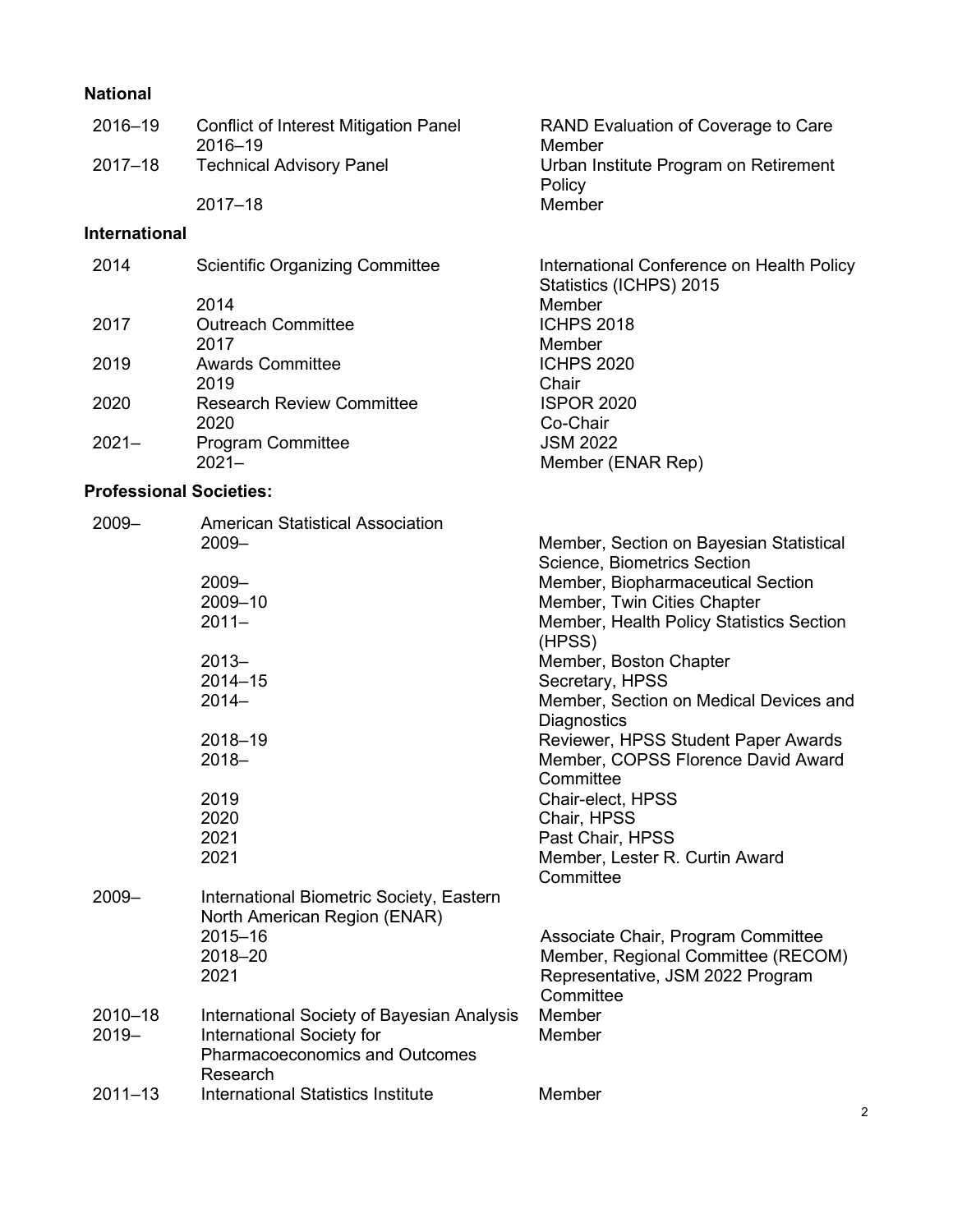| $2012 - 18$<br>2016-17<br>$2021 -$ | Institute of Mathematical Statistics<br>AcademyHealth<br>Society for Causal Inference                              | Member<br>Member<br>Member                            |
|------------------------------------|--------------------------------------------------------------------------------------------------------------------|-------------------------------------------------------|
| <b>Grant Review Activities:</b>    |                                                                                                                    |                                                       |
| $2014 -$                           | <b>External Peer Review</b><br>$2014-$                                                                             | Medical Research Council, UK<br>Ad hoc Reviewer       |
| 2017                               | <b>Biobehavioral and Behavioral Processes</b><br>Integrated Review Group, R01/R21<br><b>Special Emphasis Panel</b> | <b>NIH</b>                                            |
|                                    | 2017                                                                                                               | Member                                                |
| $2018 -$                           | <b>External Peer Review</b><br>$2018 -$                                                                            | <b>National Science Foundation</b><br>Ad hoc Reviewer |
| $2018 -$                           | <b>External Peer Review</b>                                                                                        | Economic and Social Research Council,<br>UK.          |
|                                    | $2018 -$                                                                                                           | Ad hoc Reviewer                                       |
| 2019                               | Healthcare Systems and Values Research<br>Special Emphasis Panel/Scientific Review<br>Group                        | Agency for Healthcare Research and<br>Quality         |
|                                    | 2019                                                                                                               | Member                                                |
| $2019 -$                           | Greater Value Portfolio Advisory<br>Committee                                                                      | Donaghue Medical Research Foundation                  |
|                                    | $2019 -$                                                                                                           | Member                                                |
| 2021                               | Mechanism for Time-Sensitive Drug Abuse<br>Research (R21) Special Emphasis Panel                                   | <b>NIH</b>                                            |
|                                    | 2021                                                                                                               | Member                                                |

# **Editorial Activities:**

## **Ad hoc Reviewer**

| <b>Annals of Applied Statistics</b>                     |
|---------------------------------------------------------|
| Annals of Internal Medicine                             |
| <b>Biostatistics</b>                                    |
| <b>BMC Medical Research Methodology</b>                 |
| <b>Computational Statistics and Data Analysis</b>       |
| <b>Circulation: Cardiovascular Genetics</b>             |
| <b>Circulation: Cardiovascular Quality and Outcomes</b> |
| Epidemiology                                            |
| <b>Health Affairs</b>                                   |
| Health and Quality of Life Outcomes                     |
| Health Services and Outcomes Research Methodology       |
| <b>Health Services Research</b>                         |
| <b>JAMA Internal Medicine</b>                           |
| <b>JAMA Network Open</b>                                |
| Journal of General Internal Medicine                    |
| Journal of Health Economics                             |
| Journal of the American Statistical Association         |
| Journal of the Royal Statistical Society                |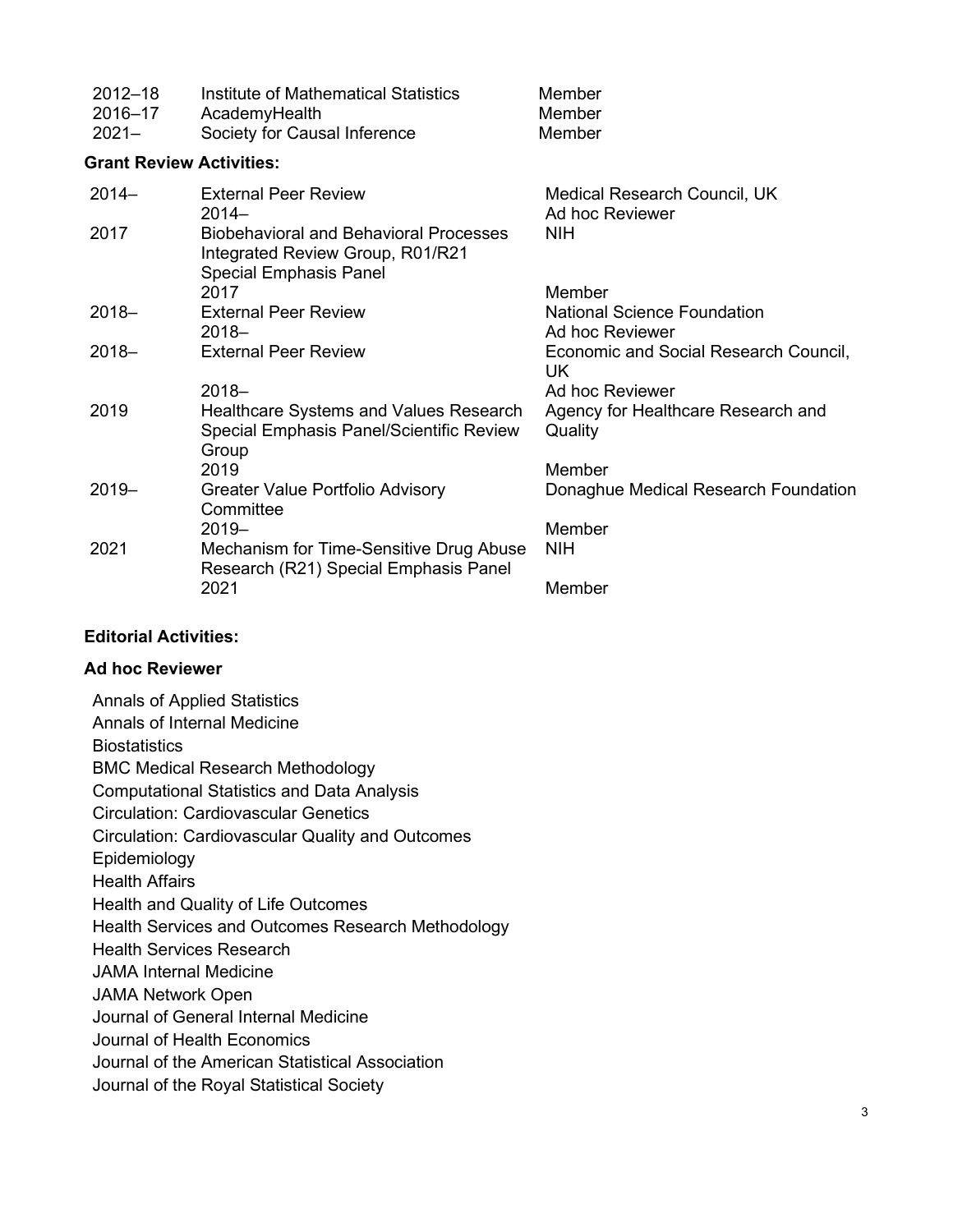Medical Care Medical Decision Making Naval Research Logistics Pharmacoepidemiology and Drug Safety Quality of Life Research Statistics and Public Policy Statistics in Medicine Women's Health Issues

## **Other Editorial Roles**

| 2013–15  | Editorial Board             | <b>Medical Decision Making</b>  |
|----------|-----------------------------|---------------------------------|
| $2020 -$ | <b>Statistical Reviewer</b> | JAMA Network Open               |
| 2022–24  | Editorial Board             | <b>Health Services Research</b> |

#### **Honors and Prizes:**

| 2000     | <b>National Merit Scholar</b>                         | National Merit Scholarship Corp                                                                            |                                                                              |
|----------|-------------------------------------------------------|------------------------------------------------------------------------------------------------------------|------------------------------------------------------------------------------|
| 2003     | Phi Beta Kappa                                        | <b>Iowa State University</b>                                                                               |                                                                              |
| 2005     | Dean's Scholar                                        | University of Minnesota School of<br><b>Public Health</b>                                                  |                                                                              |
| 2009     | <b>Outstanding Teaching</b><br><b>Assistant Award</b> | Division of Biostatistics,<br>University of Minnesota School of<br><b>Public Health</b>                    |                                                                              |
| 2010     | James R. Boen Award                                   | Division of Biostatistics,<br>University of Minnesota School of<br><b>Public Health</b>                    | Achievements in applied<br>biostatistics                                     |
| 2010     | <b>Student Paper Award</b>                            | Section on Bayesian Statistical<br>Science, American Statistical<br>Association                            | Research on Bayesian<br>methodology                                          |
| 2010-11  | <b>Doctoral Dissertation</b><br>Fellowship            | University of Minnesota Graduate<br>School                                                                 |                                                                              |
| 2011     | Young Investigator<br><b>Travel Award</b>             | Institute of Mathematical<br><b>Statistics and International</b><br>Society of Bayesian Analysis<br>(ISBN) | To attend the ISBA<br><b>Annual Meeting</b>                                  |
| 2011     | <b>Student Travel Award</b>                           | University of Texas MD Anderson<br><b>Cancer Center</b>                                                    | To attend the Bayesian<br><b>Biostatistics Conference</b>                    |
| 2011     | <b>Student Travel Award</b>                           | <b>American Statistical Association</b>                                                                    | To attend the International<br><b>Statistics Institute World</b><br>Congress |
| 2011     | Jacob E. Bearman<br>Award                             | Division of Biostatistics,<br>University of Minnesota School of<br><b>Public Health</b>                    | Outstanding academic<br>and professional<br>achievement                      |
| 2015, 16 | <b>Top Reviewer</b>                                   | Pharmacoepidemiology and Drug<br>Safety                                                                    | <b>Quality and timeliness</b><br>among best of all reviews                   |
| 2016     | Finalist, Annual<br><b>Research Award</b>             | National Institute for Health Care<br><b>Management Foundation</b>                                         | For McWilliams, Hatfield,<br>et al. 2016 NEJM (below)                        |
| 2018     | <b>Award for Excellence</b><br>in Methodology         | International Society for<br>Pharmacoeconomics and<br><b>Outcomes Research</b>                             | For Hatfield et al. 2017<br>Med Decis Making (below)                         |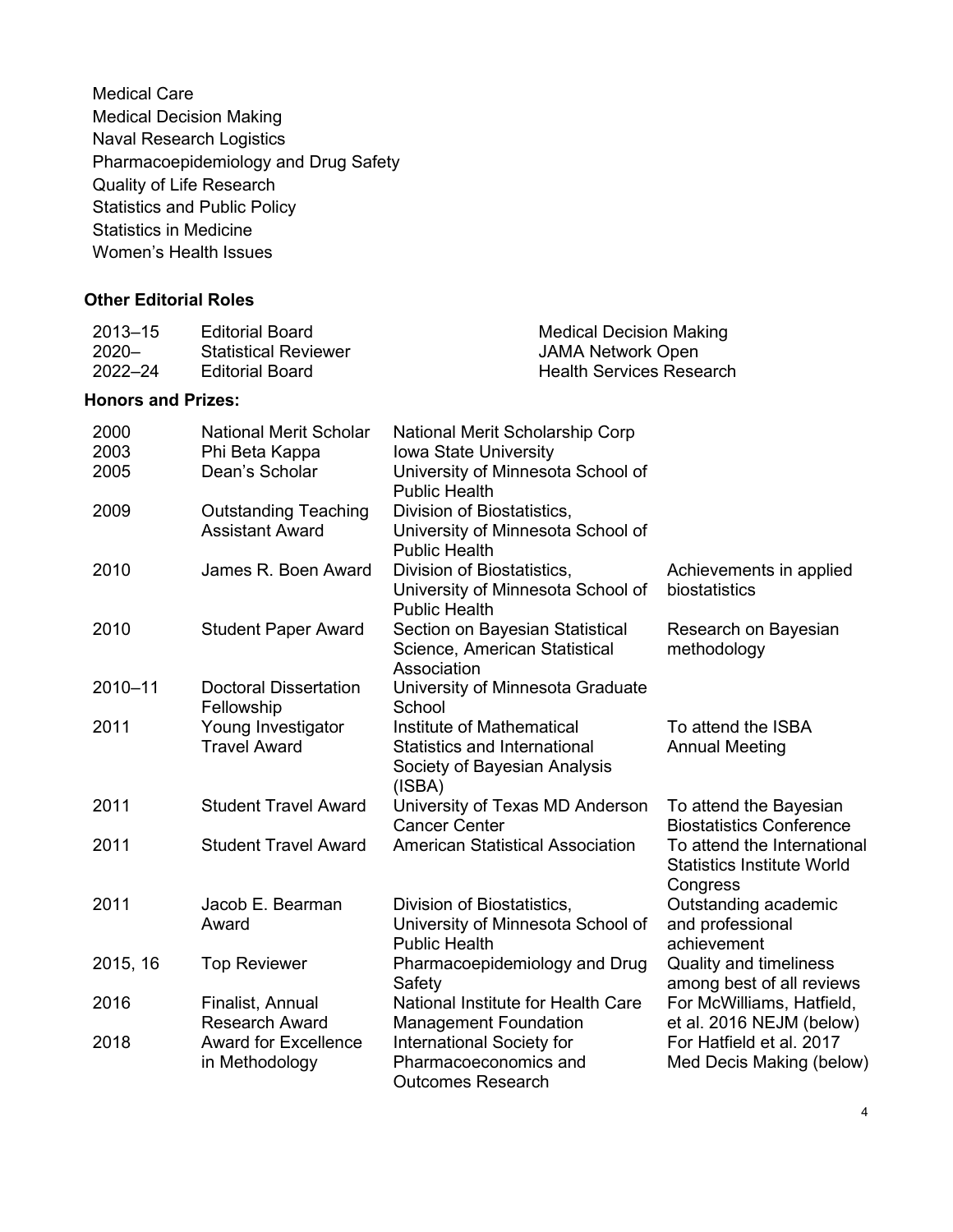# **Report of Funded and Unfunded Projects**

# **Funding Information:**

## **Past**

| 2009-14     | Income Effects and Current Law Forecasts of Health Care Spending Growth                                                                                                                  |
|-------------|------------------------------------------------------------------------------------------------------------------------------------------------------------------------------------------|
|             | NIH R01 AG034417-01<br>Co-Investigator (PI: Michael Chernew)                                                                                                                             |
|             | This project addresses forecasting health care spending in light of forces expected to                                                                                                   |
|             | impact future growth, such as changing generosity of benefits and health technology.                                                                                                     |
|             | We will construct a microsimulation model of Medicare spending that focuses on the                                                                                                       |
|             | extent to which current-law cost sharing and financing rules may slow spending growth                                                                                                    |
|             | in the future, when premiums and out-of-pocket obligations will constitute a significant                                                                                                 |
|             | share of disposable income for many elderly Americans.                                                                                                                                   |
| $2011 - 14$ | The Medical Device Epidemiology Network (MDEpiNet) Methodology Center                                                                                                                    |
|             | Chickasaw Nation Industries/FDA HHSF223201110172C                                                                                                                                        |
|             | Co-Investigator (PI: Sharon-Lise Normand)                                                                                                                                                |
|             | This center will develop and apply novel statistical and epidemiological methods to                                                                                                      |
|             | monitoring the safety and effectiveness of medical devices. Investigators will identify                                                                                                  |
|             | medical devices for post-market surveillance, develop statistical methods for inferring                                                                                                  |
|             | causal effects of the selected medical devices, and demonstrate the implementation of                                                                                                    |
|             | a unique device identifier within a hospital system.                                                                                                                                     |
| 2014        | Durata and Riata ST Optim ICD Lead Independent Multicenter Study                                                                                                                         |
|             | Minneapolis Heart Institute Foundation                                                                                                                                                   |
|             | Principal Investigator (total direct costs \$26440)                                                                                                                                      |
|             | This prospective multicenter study will examine the failure modes and longevity of                                                                                                       |
|             | implantable cardioverter-defibrillator leads. In addition to clinical variables, detailed<br>lead failure data will be collected. Phase I of this study is a retrospective enrollment of |
|             | patients implanted or followed at each clinical center. Phase II will follow these patients                                                                                              |
|             | prospectively to monitor leads and clinical status. HCP collaborators will analyze                                                                                                       |
|             | Phase I data, producing baseline summaries, exploratory analyses of clustering, and                                                                                                      |
|             | treatment choice models as well as statistical plans for analyses of Phase II data.                                                                                                      |
| 2015-16     | Harvard Integrated Program to Protect and Improve the Health of NFLPA Members                                                                                                            |
|             | <b>NFL Players Association</b>                                                                                                                                                           |
|             | Co-Investigator (PI: Lee Nadler)                                                                                                                                                         |
|             | Participation in organized football presents both risks and benefits. In order to decide                                                                                                 |
|             | whether or not to participate in organized football, individuals must accurately appraise                                                                                                |
|             | the risk-related information and then weigh future health risks against current and                                                                                                      |
|             | future financial, psychological, physical, and social benefits. Given the complex, and in                                                                                                |
|             | some case unknown, risks associated with football participation, the goal of this                                                                                                        |
|             | program of research is to create effective risk communication strategies that inform                                                                                                     |
|             | and empower individual athletes to make informed autonomous decisions related to                                                                                                         |
|             | beginning, continuing, or ceasing football participation.                                                                                                                                |
| $2015 - 17$ | Comparative Effectiveness of Treatment Regimens in Lung Cancer<br>NIH 5R21AG047175-02                                                                                                    |
|             | Co-Investigator (PI: Haiden Huskamp)                                                                                                                                                     |
|             | In this project, we will compare the survival and health care utilization of elderly                                                                                                     |
|             | individuals with extensive-stage small cell lung cancer treated with two different                                                                                                       |
|             | chemotherapy regimens. We will use propensity score methods to create matched                                                                                                            |
|             |                                                                                                                                                                                          |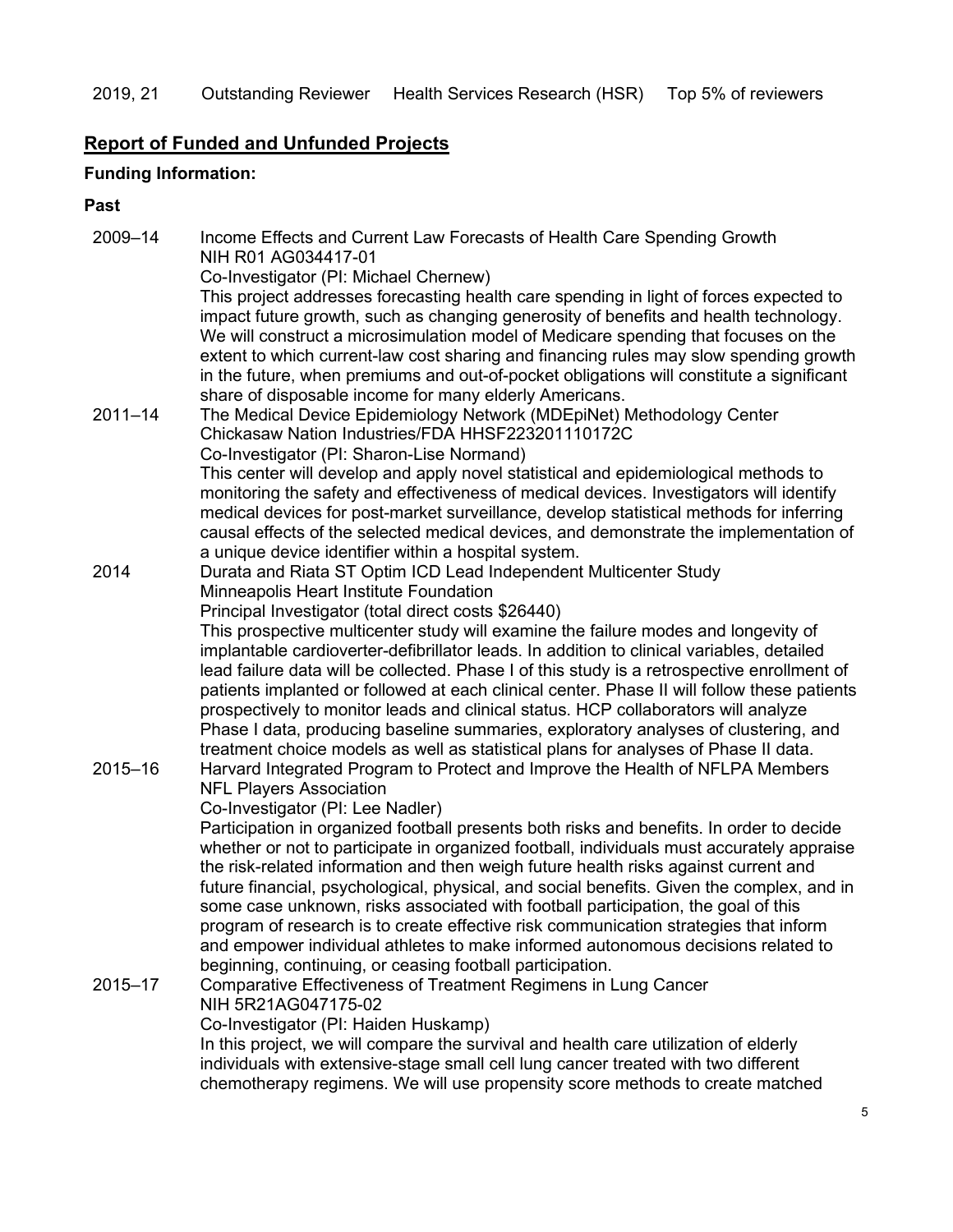cohorts from the SEER-Medicare database. The work fills important gaps in the existing literature by including an older, less healthy cohort than typically enroll in clinical trials and studying real-world outcomes following treatment.

2013–17 The MDEpiNet Medical Counter Measures Study US Food & Drug Administration 1U01FD004493 Co-Investigator (PI: Sharon-Lise Normand)

This proposal plans to advance statistical and epidemiological methods to improve our understanding of the safety and effectiveness of medical countermeasure-related devices in general, and of their vulnerabilities to chemical, biological, radiological, chemical, or nuclear events in particular. Our methods will facilitate this research through the development of a probabilistic risk assessment framework supported by a comprehensive set of methodological approaches for continuous evaluation of premarket and postmarket device data and by harnessing the increasing power of large clinical and administrative databases, including government claims data; clinical data found in international, national and state registries run by professional societies and public health departments; and electronic medical record data.

2013–17 Evaluating a Tiered Hospital Network

## **CareFirst**

Co-Investigator (PI: Michael Chernew)

In 2011 CareFirst, the leading not-for-profit health insurance plan in the mid-Atlantic, implemented its Patient-Centered Medical Home (PCMH) model. The program rewards greater attention to patients with chronic disease who consume a substantial portion of health care spending and can benefit from care plans, and it provides extensive support to physicians to help them care for these patients. We propose to conduct a comprehensive evaluation of the effects of the CareFirst PCMH and to assess the aspects of the model that lead to its success. The evaluation will combine 3 rigorous components. The first two will be quantitative, using data from CareFirst and the Truven MarketScan database, respectively. The third will be a qualitative analysis based on original data collection.

#### 2014–17 Impact of Price Transparency on Utilization and Spending Health Care Markets and Regulation Lab / Arnold Foundation

#### Co-Investigator (PI: Ateev Mehrotra)

This project will estimate the impact of offering a price transparency tool to a health plan enrollee. We will analyze health care cost and utilization data from a national database of commercial claims (Truven MarketScan) using a difference-in-difference approach to compare the differential change over time between firms that offer or do not offer a price transparency tool to their enrollees. Key outcomes are utilization and spending across a variety of services, some of which we consider "shoppable".

2014–17 An Intervention to Manage Acute Changes in Home Care Patients Health Care Markets and Regulation Lab / Arnold Foundation Co-Investigator (PI: David Grabowski) This randomized evaluation of an Intervention in Home Care to Improve Health

Outcomes (In-Home) will evaluate a telephone checklist that allows home care caregivers to assess acute changes in a patient's physical or cognitive status. Primary outcomes are mortality and avoidable hospitalizations.

## 2015–17 The Impact of Castlight's Price Transparency Tool on Utilization CalPERS

Co-Investigator (PI: Ateev Mehrotra)

The overall goal of the proposed research is to examine whether use of the Castlight price-transparency tool is associated with a decrease in health care costs and greater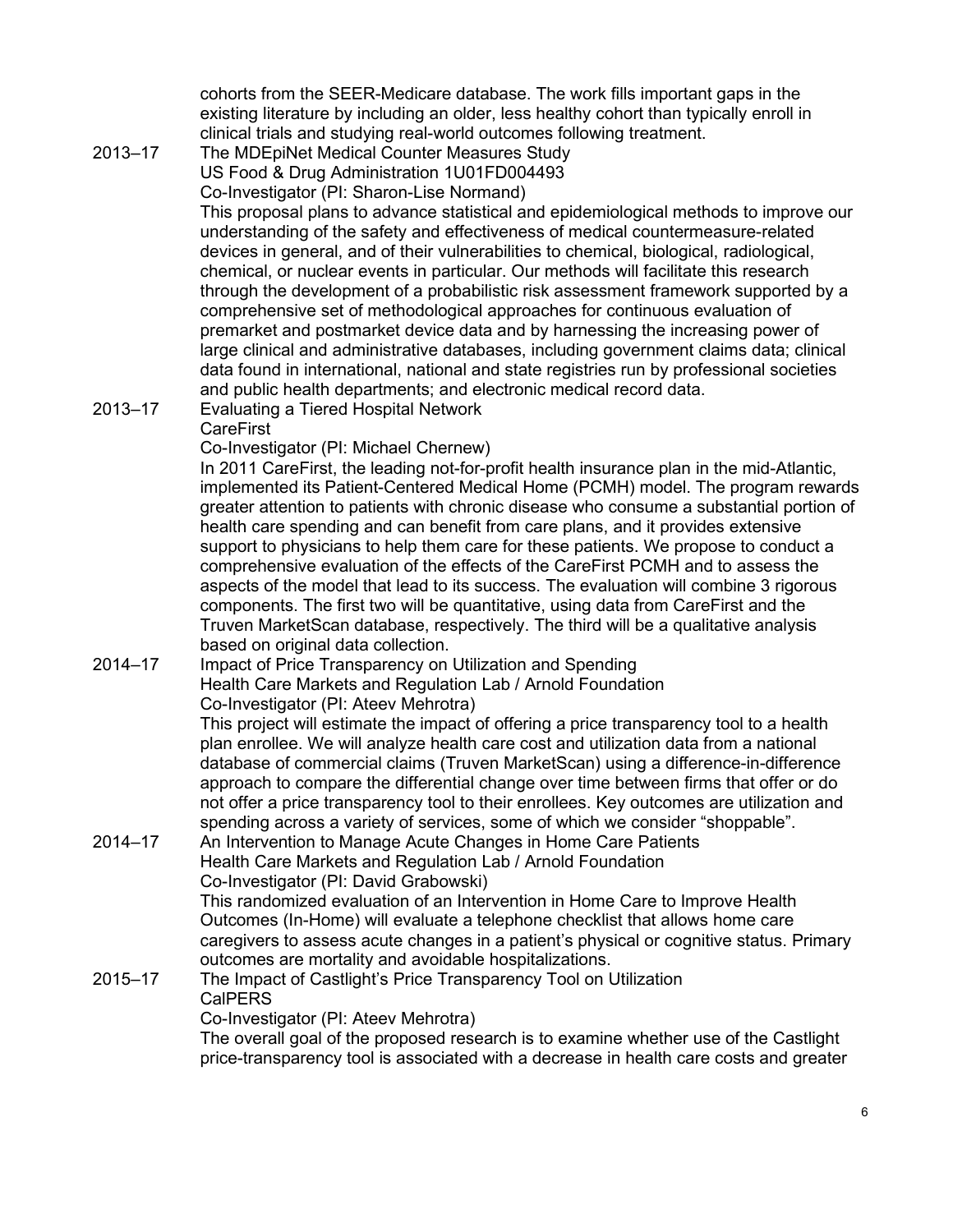use of higher-quality physicians and facilities. An analysis will be conducted of health plan claims of CalPERS members who use the Castlight tool and a control population. 2016–18 Impact of Maryland's Hospital Global Budgets on Utilization, Quality, and Spending The Commonwealth Fund 20160555 Co-Investigator (PI: Ateev Mehrotra) Our goal is to conduct the first rigorous evaluation of Maryland's hospital global budget program. Specifically, we will examine the program's effects on hospitalizations and readmissions, spending, inpatient and ambulatory care quality, and unintended provider behaviors. This work will shed light on the effects of population-based health care financing, when implemented at the hospital level, on patient outcomes and provider behavior. 2016–18 Constructing U.S. Life Tables by Educational Status, 1990-2011 National Institute on Aging R03AG050902 Co-Investigator (PI: David Cutler) Health and survival are known to be worse for those with less education in the United States. However, the data for examining life expectancy by education level are not ideal. Vital Statistics data accurately measure deaths, but education reports on death certificates are known to be stated with error, and differences across states result in missing data. This project will combine these two types of data to estimate mortality by age, sex, race and education and adjust for changing educational attainment over time. 2015–19 Behavioral Economics and Improving Chemotherapy Decisions for Advanced Cancer National Cancer Institute K24CA181510 Co-Investigator (PI: Nancy Keating) The proposed work will provide support for Dr. Keating to further develop her research program focused on improving care for cancer patients by acquiring skills in behavioral economics and intervention research. It will also allow her to expand her mentoring activities to junior investigators in rigorous patient-oriented cancer research. In the proposed research, Dr. Keating and her mentees will develop and implement a new chemotherapy consent form, and assess if use of this consent form can increase advanced cancer patients' understanding of the goals of chemotherapy. 2015–20 Medicare in a Restructured Delivery System National Institute of Aging P01AG032952 Co-Investigator (PI: Joseph Newhouse) Successful integration of financing and care in the Medicare program is the single most important objective of health policy, and arguably, with its powerful budgetary implications, of social and fiscal policy in the US today. This Program Project proposal lays out a forward-looking research agenda encompassing three areas: 1) innovative and comprehensive analyses of current initiatives around ACOs, 2) rigorous research on the current form of integration, the MA program which, as our research has shown, has demonstrated improved performance in recent years, and, 3) research on innovative beneficiary as well as provider payment policy. 2017–20 Health Care Markets and Regulation Lab Laura and John Arnold Foundation Co-Principal Investigator, Methods Core (PI: Michael Chernew) The methodological research of the Methods Core is designed to strengthen the robustness, validity, and rigor of health policy research. There are numerous methods challenges for which no "off-the-shelf" solutions exist, particularly for evaluations of policy impacts using difference-in-difference designs. Methods Core papers will address these shortcomings and provide practical, statistically valid, and causally

appropriate approaches to health services researchers engaged in evaluation studies.

7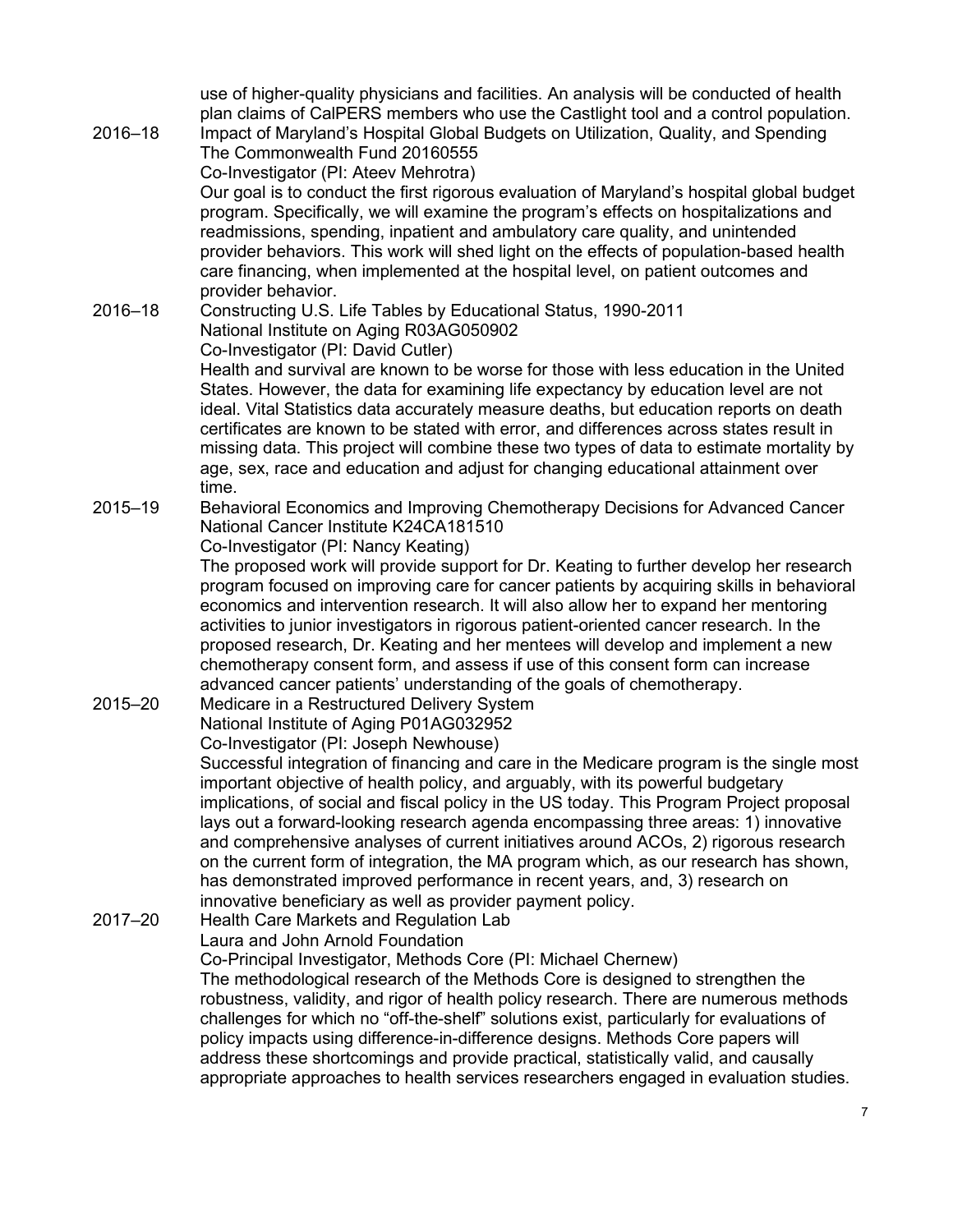Dr. Hatfield will develop improved tests for the key assumptions of diff-in-diff and new methods for control group selection in hierarchical settings. 2017–19 Using Telemedicine to Reduce Hospital Transfers Donaghue Foundation Principal Investigator We study whether providing access to physicians via video (telemedicine) reduces unnecessary ED visits for residents of independent living communities. Continuing Life, our partnering stakeholder organization, operates three independent living communities in California, each with several hundred residents. At one community, staff members now respond to resident calls carrying a mobile tablet that allows residents and staff to interact with an emergency medicine physician via video. We will study changes in ED transfers and hospital admissions. 2015–21 Effects of Expanded Coverage on Access, Health Care and Health in the South National Cancer Institute / Vanderbilt R01CA189152 Co-Investigator (PI: Michael McWilliams / John Graves) This project will provide timely and rigorous analysis of the effect of health insurance coverage expansions on health care use and outcomes among a large cohort of lowincome adults in 12 southeastern states (VA, WV, KY, TN, NC, SC, FL, GA, AL, MS, LA, AR). Using a quasi-experimental research design, we aim to quantify the effects of coverage expansion through Medicaid and private health insurance exchanges on access to care, cancer screening and use of preventive clinical services (Aim 1); on self-reported health outcomes, mortality and use of emergent and inpatient care (Aim 2); and on cancer stage at diagnosis and quality of cancer care (Aim 3). 2017–22 Consumer Assessment of Healthcare Providers and Systems CAHPS V Yale University Subcontract (u/d AHRQ) GR101547 (CON-80001087)/ 2U18HS016978-11 Co-Investigator (PI: Alan Zaslavsky / Paul Cleary)

The Harvard Medical School team will: Maintain, develop and document the CAHPS analysis macro and assist with response to user queries that are beyond the expertise of the support staff; (2) Perform selected analyses of psychometric properties of CAHPS pilot and field test data; (3) Provide statistical advice on design and analysis of CAHPS instruments, field tests and implementations as required

## **Current**

| $2020 - 25$ | National Implementation of Medicare Advantage and Prescription Drug Plan CAHPS                                                                                                                                                                            |  |  |  |
|-------------|-----------------------------------------------------------------------------------------------------------------------------------------------------------------------------------------------------------------------------------------------------------|--|--|--|
|             | Surveys                                                                                                                                                                                                                                                   |  |  |  |
|             | RAND Subcontract (u/d CMS) 9920120015                                                                                                                                                                                                                     |  |  |  |
|             | Co-Investigator (PI: Alan Zaslavsky / Marc Elliot)                                                                                                                                                                                                        |  |  |  |
|             | The purpose of this project is the implementation of the MA and PDP CAHPS surveys                                                                                                                                                                         |  |  |  |
|             | using the model where MA, MMP, and PDP contracts contract with CMS-approved<br>vendors for data collection. The work shall also include analyses of the survey results<br>and preparation of Medicare CAHPS measures, as well as sampling and analysis of |  |  |  |
|             | the Medicare Fee-For Service (FFS) CAHPS data and production of comparable FFS                                                                                                                                                                            |  |  |  |
|             | CAHPS measures for public reporting.                                                                                                                                                                                                                      |  |  |  |
| 2019-24     | Comparing hospitalization rates, outcomes, and treatment intensity for elderly patients<br>across OECD countries                                                                                                                                          |  |  |  |
|             | National Institute of Aging R01AG058878                                                                                                                                                                                                                   |  |  |  |
|             | Co-Investigator (Co-PIs: Bruce Landon / Peter Cram)                                                                                                                                                                                                       |  |  |  |
|             | This study compares treatment for older adults from five OECD countries (US,                                                                                                                                                                              |  |  |  |
|             | Canada, Netherlands, Israel and England) hospitalized with one of 5 conditions: hip                                                                                                                                                                       |  |  |  |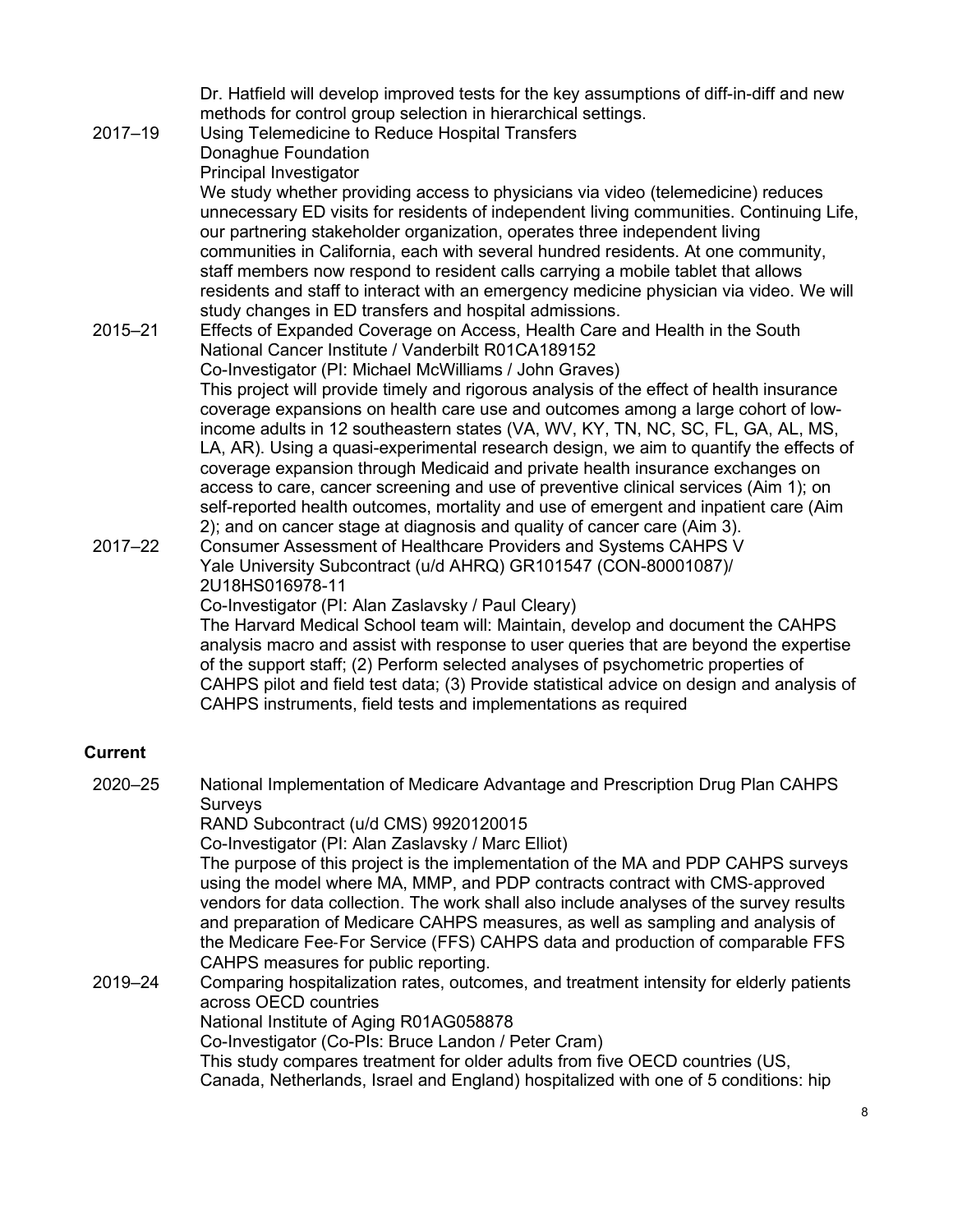fracture (HF), acute myocardial infarction (AMI); ischemic stroke, elective aortic aneurysm repair (AAA), and congestive heart failure (CHF). Our aims are to assess: (1) differences in the epidemiology of the conditions; (2) differences in treatment intensity; (3) differences in outcomes, including mortality at 90 days and one year; and (4) differences after stratifying by socioeconomic status and overall health. This work will provide a nuanced understanding of the effectiveness of treatment approaches in the five countries and will provide insights into the functioning of their health care systems.

2021–24 Improving Medicare in an Era of Change National Institute of Aging P01AG032952 Co-Investigator / Core Leader (Co-PIs: Bruce Landon / Michael McWilliams) Successfully integrating the financing and delivery of care remains a primary goal of the Medicare program after years of expanding efforts, including a recent period of unprecedented experimentation. This Program Project proposal is to supply foundational insights for designing payment systems in healthcare. Our research agenda encompasses four key areas: 1) comparative performance of MA and TM and variants of each; 2) strategies employed by MA plans; 3) learning from state Medicaid programs; and 4) experiences of Medicare patients with dementia and their implications for payment system refinements for patients with special needs.

## **Training Grants and Mentored Trainee Grants**

2017–18 The Impact of Resource Constraints on Provider Behavior and Health Outcomes in Childbirth

AHRQ R36HS024898

Faculty (PI: Katherine Donato)

This project tests how resource availability affects the clinical decision to expedite childbirth by performing a cesarean delivery (C-section) on low-risk mothers. Economic theory does not provide a clear prediction about the impact of resource availability on quality of care: at times, limited resources can lead to improved efficiency and coordination; at other times they could lead to insufficient, delayed, or rushed care.

# 2016–21 A Multi-stakeholder Examination of the Drivers and Value of Inpatient Consultation AHRQ K08HS024288

Faculty (PI: Jennifer Stevens)

Inpatient consultation by specialists is the primary mechanism by which specialist care is provided to hospitalized patients. The aims of the research project are to 1) engage patients and providers through a mixed-methods approach to identify characteristics of beneficial consultations, 2) use Medicare claims and electronic health record data to investigate novel non-clinical drivers of variation in the use of inpatient consultation, and 3) incorporate these drivers into models that quantify the impact of consultation on patient outcomes and costs.

## **Report of Local Teaching and Training**

#### **Teaching of Students in Courses:**

| $2012 - 16$ | <b>Harvard Health Economics Seminar</b>    | <b>Harvard University</b>        |
|-------------|--------------------------------------------|----------------------------------|
|             | Graduate students, fellows                 | 2, 2-hr lectures                 |
| $2014 - 19$ | <b>Methods Seminar</b>                     | Department of Health Care Policy |
|             | Graduate students, fellows                 | 7, 1-hr lectures                 |
| $2014-$     | <b>Graduate Reading Course: Evaluative</b> | <b>Harvard University</b>        |
|             | Science and Statistics (HLTHPOL 3080)      |                                  |
|             | Graduate students                          | 3, 2-hr tutorials                |
| 2015        | Health Care Policy (HC 750)                | <b>Harvard Medical School</b>    |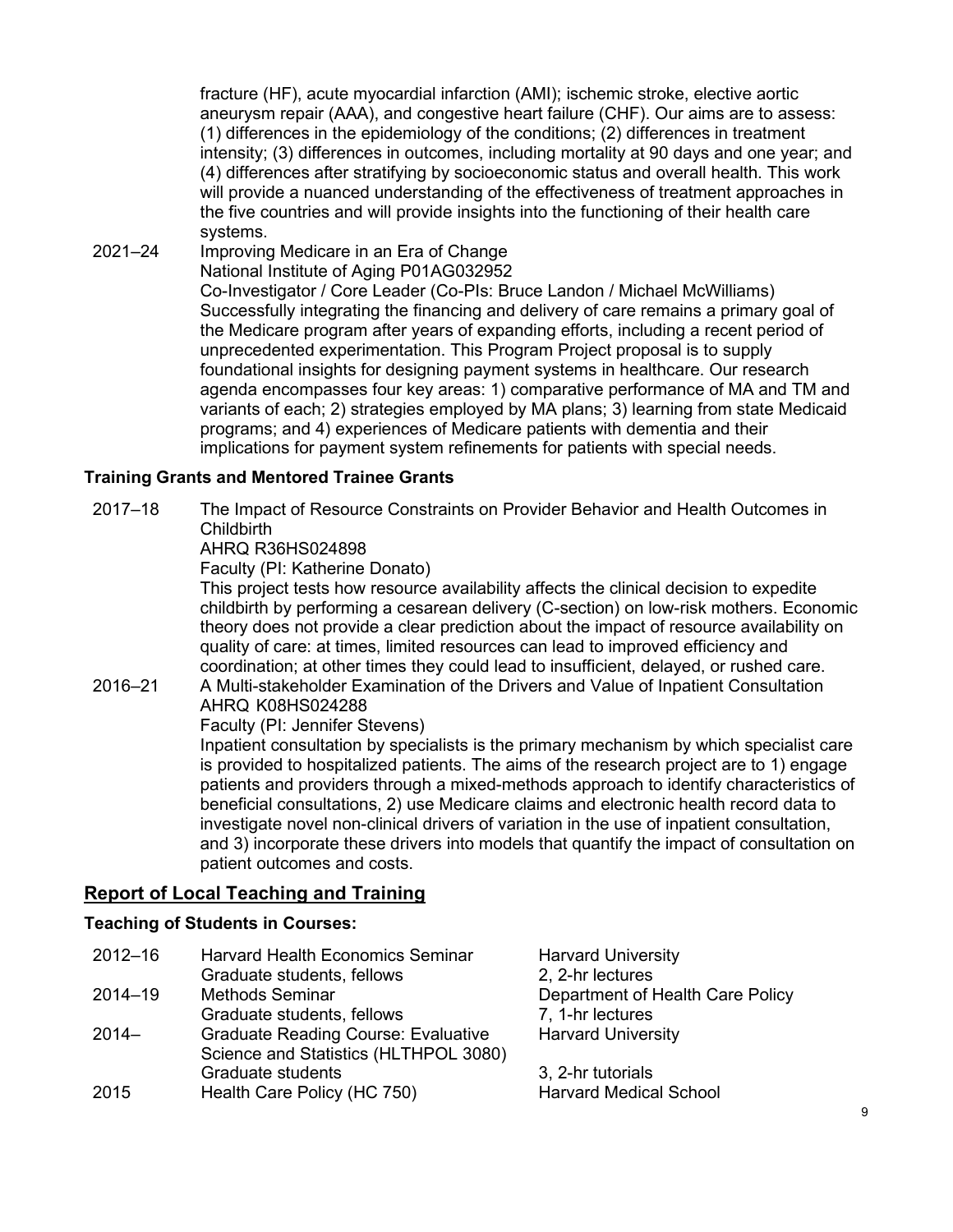|               | 1 <sup>st</sup> -year medical students | 8, 1-hr tutorials             |
|---------------|----------------------------------------|-------------------------------|
| $2015 -$      | Research Seminar in Health Policy      | <b>Harvard University</b>     |
|               | (HLTHPOL 3040)                         |                               |
|               | <b>Health Policy PhD students</b>      | weekly 1-hr sessions          |
| $2017 - 19$ , | Health Policy, Essentials of the       | <b>Harvard Medical School</b> |
| -21           | Profession, Part I                     |                               |
|               | 1 <sup>st</sup> -year medical students | 8, 1-hr tutorials             |
| $2017 -$      | Formal exam prep sessions              | <b>Harvard University</b>     |
|               | Health Policy PhD students             | 4, 1-hr tutorials             |
| 2020          | Design of Experimental and Non-        | <b>Harvard University</b>     |
|               | experimental Studies                   |                               |
|               | Graduate students                      | 1-hour lecture                |
| 2021-22       | Core Course in Health Policy (HLTHPOL  | <b>Harvard University</b>     |
|               | 2000A/B)                               |                               |
|               | <b>Graduate students</b>               | 3, 1.75-hour lectures         |
|               |                                        |                               |

# **Laboratory and Other Research Supervisory and Training Responsibilities:**

| $2016 -$<br>$2015 - 17$ | Health Policy Data Science Lab<br>Co-supervisor of two-year Seidman                                          | 1-hr group lab meeting, monthly<br>1-hr supervision meetings, twice monthly |
|-------------------------|--------------------------------------------------------------------------------------------------------------|-----------------------------------------------------------------------------|
|                         | Fellow                                                                                                       |                                                                             |
| $2015 -$                | Supervision of research assistantships<br>and dissertation research of Harvard<br>health policy PhD students | 1-hr supervision meetings, weekly                                           |

# **Formally Mentored Harvard Medical, Dental and Graduate Students:**

| $2015 - 18$ | Christine Baugh, PhD candidate, Harvard University                                      |
|-------------|-----------------------------------------------------------------------------------------|
|             | Co-supervised dissertation research and co-authored three manuscripts (all in           |
|             | preparation) on risks, benefits, and decision-making in sports. Now Assistant Professor |
|             | at University of Colorado.                                                              |
| $2015 - 18$ | Jamie Daw, PhD candidate, Harvard University                                            |
|             | Co-supervised dissertation research and co-authored two papers. Now Assistant           |
|             | Professor at Columbia University. Winner, 2019 Outstanding Dissertation Award from      |
|             | AcademyHealth.                                                                          |
| $2016 - 18$ | Jean Fugelsten Biniek, PhD candidate, Harvard University                                |
|             | Co-supervised dissertation research in provider responses to information shocks and     |
|             | use of new medical technologies. Now Senior Policy Analyst at KFF.                      |
| 2016-20     | Kate Lofgren, PhD student, Harvard University                                           |
|             | Supervised dissertation research in value-of-information approaches to evaluating       |
|             | heterogeneous treatment effects and proxy outcome measures. Now Senior Decision         |
|             | Scientist at Foundation Medicine.                                                       |
| 2016-17     | Robbert Zusterzeel, MD, PhD, MPH Student, Harvard T.H. Chan School of Public            |
|             | Health                                                                                  |
|             | Co-mentored MPH practicum on establishing an objective performance goal for             |
|             | transcatheter aortic valve replacement.                                                 |
| $2017 - 21$ | Alyssa Bilinski, PhD student, Harvard University                                        |
|             | Supervised dissertation research on assessing assumptions of difference-in-difference   |
|             | studies. Starting Summer 2021, Assistant Professor at Brown University.                 |
| $2017 -$    | Rebecca Gourevitch, PhD student, Harvard University                                     |
|             | Supervising research in adequacy of prenatal care.                                      |
| 2019-20     | Carrie Fry, PhD candidate, Harvard University                                           |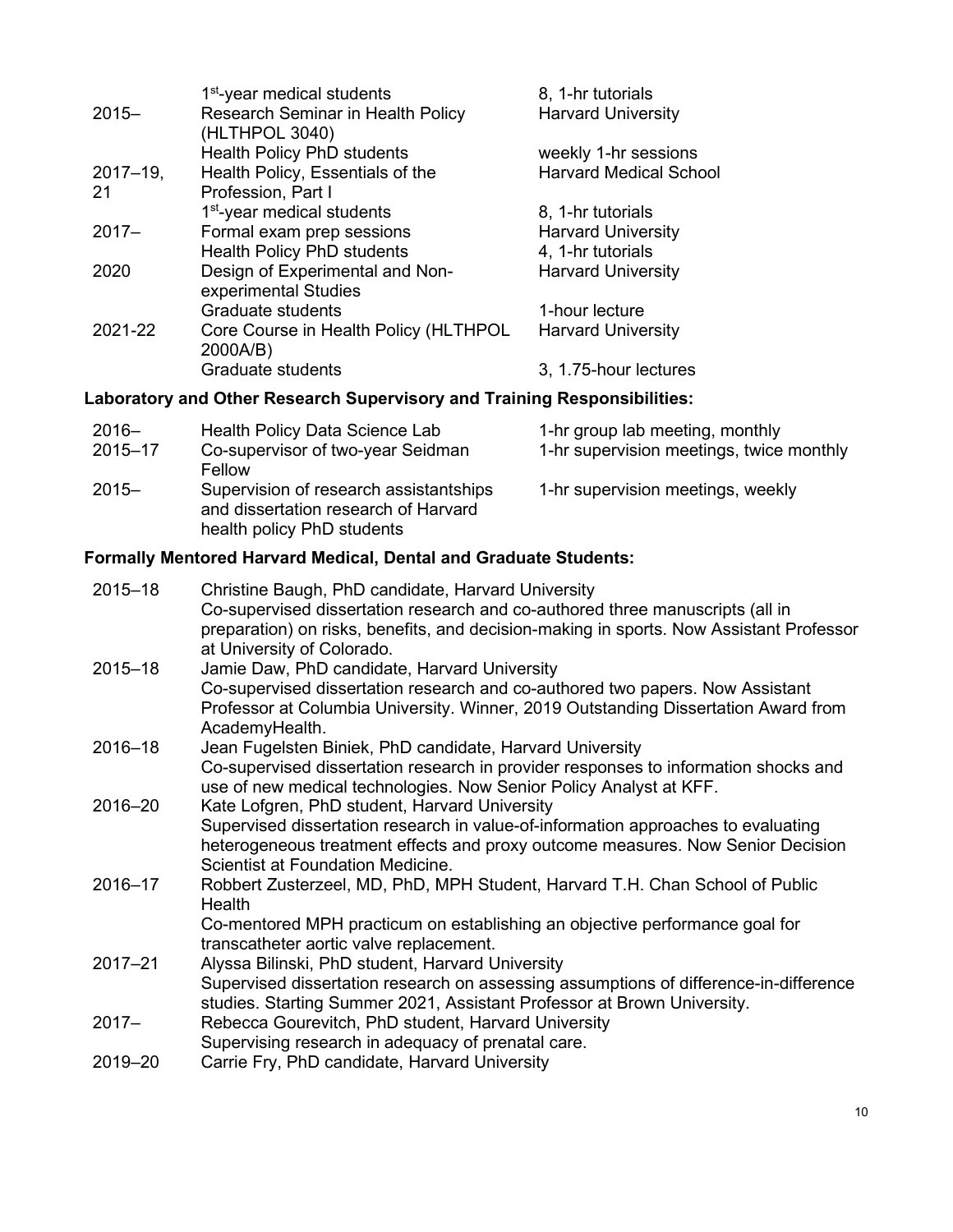Supervised dissertation research in causal assumptions for comparative interrupted time series versus difference-in-differences. Now Assistant Professor at Vanderbilt. 2020– Jason Buxbaum, PhD student, Harvard University Advising dissertation research on quasi-experimental methods for estimating the impact of insurance mergers on hospital costs.

#### **Other Mentored Trainees and Faculty:**

| $2015 - 17$ | Megan Schuler, PhD, Marshall J. Seidman Fellow in Health Care Policy<br>Co-supervised two-year fellowship and co-authored three manuscripts. Now a Health<br>Policy Researcher at RAND (Boston). |
|-------------|--------------------------------------------------------------------------------------------------------------------------------------------------------------------------------------------------|
| 2016-17     | Nina Joyce, PhD, NIMH Postdoctoral Fellow<br>Co-authored two manuscripts on longitudinal trajectories. Now an Assistant Professor                                                                |
|             | of Health Services, Policy, and Practice at Brown University.                                                                                                                                    |
| $2017 - 19$ | Christoph Kurz, PhD student, Helmholtz Zentrum München, University of Munich                                                                                                                     |
|             | Mentoring dissertation research in mixture models for health care utilization data and<br>synthetic control methods Now postdoctoral fellow at Helmholtz Zentrum München.                        |
| 2018-19     | Christine Baugh, PhD NIMH Postdoctoral Fellow                                                                                                                                                    |
| 2018-20     | Supervised one-year fellowship. Now an Assistant Professor at University of Colorado<br>Bret Zeldow, PhD, Postdoctoral Fellow                                                                    |
|             | Supervised two-year fellowship on methods for difference-in-differences. Now                                                                                                                     |
|             | Assistant Professor of Statistics at Colby College.                                                                                                                                              |
| $2020 -$    | Tamryn Gray, PhD, RN, MPH, Instructor in Medicine, Dana Farber Cancer Institute                                                                                                                  |
|             | Mentoring Sojourn Scholars (Cambia Health Foundation) project on CARE Act<br>implementation and impact                                                                                           |
| $2021 -$    | Thomas Leavitt, PhD, Postdoctoral Fellow                                                                                                                                                         |
|             | Supervising two-year fellowship on methods for causal inference                                                                                                                                  |
| $2021 -$    | Alina Denham, PhD, Postdoctoral Fellow                                                                                                                                                           |
|             | Supervising two-year fellowship on methods for handling missingness in claims                                                                                                                    |

#### **Formal Teaching of Peers (e.g., CME and other continuing education courses):**

#### *No presentations below were sponsored by outside entities*

| 2015-19 | Methods Toolkit: Health Services, Outcomes          | 1-hr lecture, yearly     |
|---------|-----------------------------------------------------|--------------------------|
|         | Research, and Policy Analysis                       |                          |
|         | T3/T4 Research: Translating Effective Interventions | Boston, MA               |
|         | into Practice (Harvard Catalyst)                    |                          |
| 2018    | Machine Learning and Bayesian Approaches for        | 6-hour short course (co- |
|         | Data Science in Medicine                            | instructor)              |
|         | (Harvard Catalyst)                                  | Boston, MA               |

#### **Local Invited Presentations:**

#### *No presentations below were sponsored by outside entities*

- 2011 Bayesian hierarchical joint modeling for longitudinal and survival data / Invited seminar Department of Biostatistics, Harvard School of Public Health
- 2012 Comparing block Kronecker and unstructured covariance matrix estimation in a hierarchical model for health care quality / Invited seminar Department of Statistics, Harvard University
- 2013 Statistical properties and health policy applications of microsimulation / Invited seminar Applied Statistics Workshop, Institute for Quantitative Social Science, Harvard **University**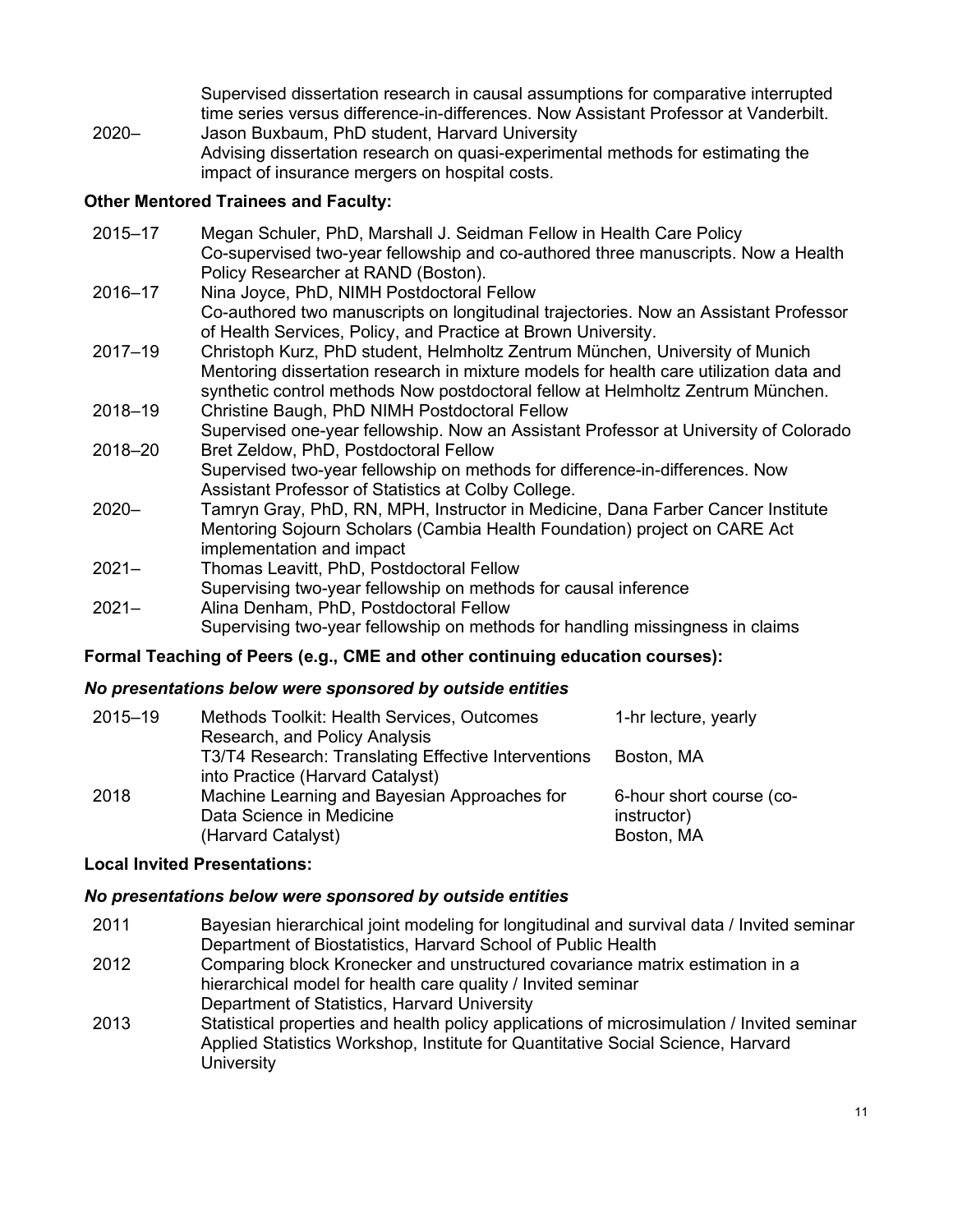| 2014 | Tailoring treatment information using personal characteristics and health outcome<br>preferences/ Invited seminar |
|------|-------------------------------------------------------------------------------------------------------------------|
|      | Dana Farber / Harvard Cancer Center Health Outcomes Research Seminar                                              |
| 2016 | Learning in Bayesian hierarchical joint models for longitudinal and survival data / Guest<br>lecture              |
|      | Applied Bayesian Analysis (BST 228), Harvard T.H. Chan School of Public Health                                    |
| 2016 | Incorporating decision-maker loss functions in safety monitoring / Invited seminar                                |
|      | Harvard/MIT Econometrics seminar, Cambridge, MA                                                                   |
| 2018 | Reproducibility and Open Science / Invited seminar (co-presenter)                                                 |
|      | Dana Farber/Harvard Cancer Center Outcomes Research Seminar, Boston, MA                                           |
| 2018 | Methods for difference-in-differences studies / Invited seminar                                                   |
|      | Beth Israel Deaconess Medical Center Richard A. and Susan F. Smith Center for                                     |
|      | Outcomes Research in Cardiology, Boston, MA                                                                       |
| 2018 | Methods for difference-in-differences studies / Invited seminar                                                   |
|      | Healthcare Markets and Regulations Lab Governance Board Meeting, Boston, MA                                       |

# **Report of Regional, National and International Invited Teaching and Presentations**

## *Those presentations below sponsored by outside entities are so noted and the sponsor(s) are identified.*

## **Regional**

| 2011            | Bayesian adaptive methods for clinical trials / Invited 2-day short course<br>Yale Center for Analytical Sciences, Yale School of Public Health, New Haven, CT                                                                                                                               |
|-----------------|----------------------------------------------------------------------------------------------------------------------------------------------------------------------------------------------------------------------------------------------------------------------------------------------|
| 2012            | Learning and information in Bayesian joint models for longitudinal and survival data /<br>Invited seminar                                                                                                                                                                                    |
|                 | Center for Statistical Sciences, Brown University, Providence, RI                                                                                                                                                                                                                            |
| 2012            | Comparing block Kronecker and unstructured covariance matrix estimation in a<br>hierarchical model for health care quality / Contributed presentation<br>New England Statistics Symposium, Boston University, Boston, MA                                                                     |
| 2012            | Learning and information in Bayesian joint models for longitudinal and survival data /<br>Invited seminar                                                                                                                                                                                    |
| 2015            | Department of Statistics, University of Connecticut, Storrs, CT<br>Incorporating regulator loss functions for safety signal escalation / Invited seminar<br>Department of Biomedical Data Science, Dartmouth College, Hanover, NH                                                            |
| 2016            | A Picture is Worth a Thousand Tables / Invited guest lecture<br>Phys 1130, Northeastern University                                                                                                                                                                                           |
| 2018            | Methods for difference-in-differences studies / Invited seminar<br>RAND Corporation, Boston, MA                                                                                                                                                                                              |
| <b>National</b> |                                                                                                                                                                                                                                                                                              |
| 2010            | Hierarchical joint models of zero-inflated longitudinal patient-reported outcomes and<br>progression-free survival times in mesothelioma / Contributed presentation<br>Annual Meeting of the Eastern North American Region (ENAR) of the International<br>Biometric Society, New Orleans, LA |
| 2010            | Multilevel Bayesian models of zero-inflated longitudinal outcomes and survival times in<br>oncology / Invited presentation<br>Eli Lilly & Co., Indianapolis, IN                                                                                                                              |
| 2010            | Multivariate Bayesian models for longitudinal patient-reported outcomes and survival<br>data in cancer clinical trials / Invited presentation<br>Eli Lilly & Co., Indianapolis, IN                                                                                                           |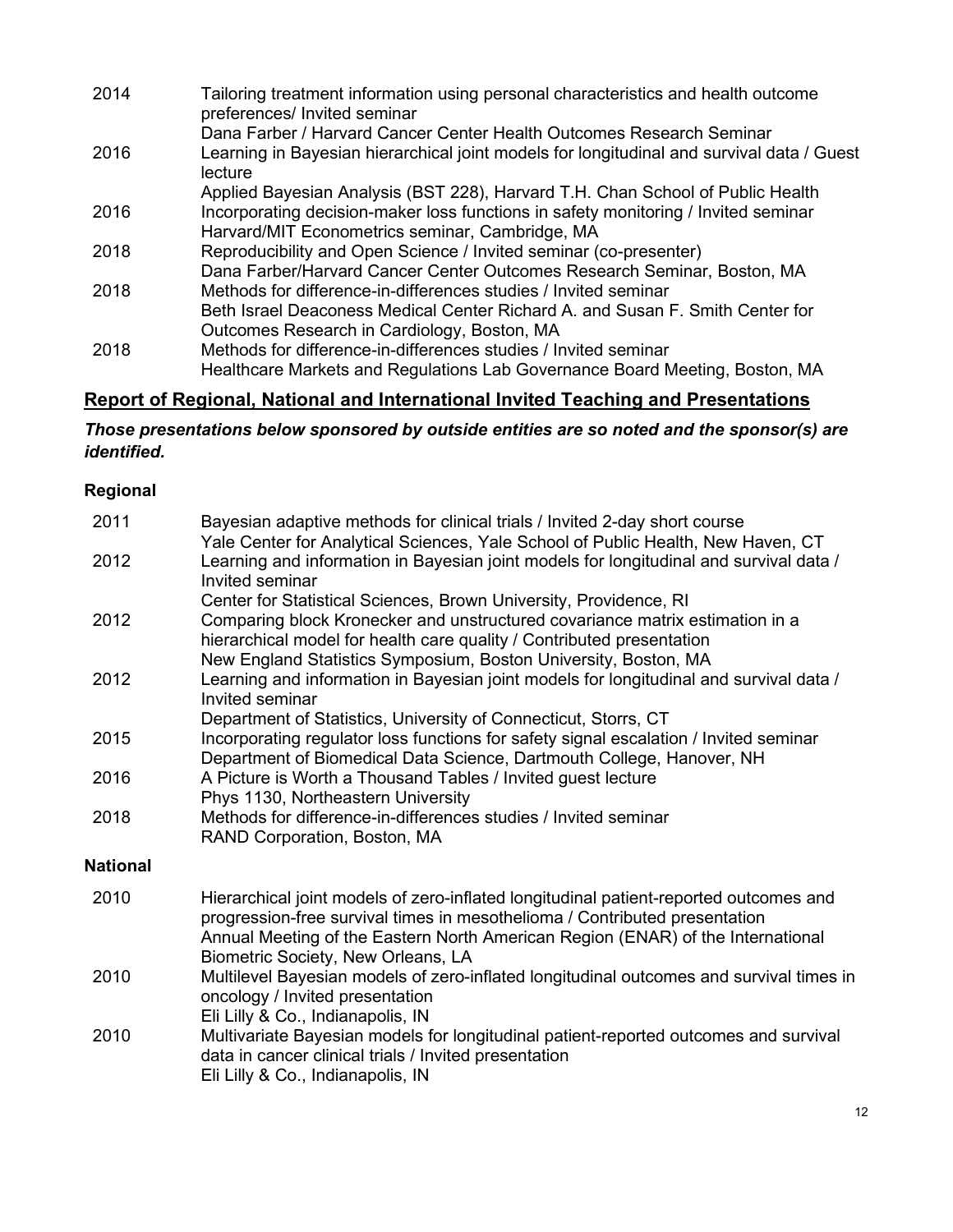| 2011 | Multilevel Bayesian models of zero-inflated longitudinal outcomes and survival times in<br>mesothelioma / Contributed presentation                                          |
|------|-----------------------------------------------------------------------------------------------------------------------------------------------------------------------------|
| 2011 | Bayesian Biostatistics Conference, Houston, TX<br>Hierarchical Bayesian modeling of zero-inflated longitudinal patient-reported outcomes<br>and survival / Invited seminars |
|      | Department of Mathematics & Statistics, University of Maryland—Baltimore County,<br>Baltimore, MD                                                                           |
|      | Department of Statistics, University of Florida, Gainesville, FL                                                                                                            |
|      | Department of Biostatistics, University of Pittsburgh School of Public Health,<br>Pittsburgh, PA                                                                            |
|      | Department of Epidemiology & Biostatistics, Memorial Sloan-Kettering, New York, NY<br>Department of Biostatistics, John Hopkins School of Public Health, Baltimore, MD      |
|      | Department of Statistics, University of Missouri, Columbia, MO                                                                                                              |
|      | Department of Statistics, Iowa State University, Ames, IA                                                                                                                   |
|      | Department of Health Care Policy, Harvard Medical School, Boston, MA<br>Department of Statistics, The Ohio State University, Columbus, OH                                   |
| 2011 | Multilevel Bayesian models for zero-inflated longitudinal patient-reported outcomes                                                                                         |
|      | and survival times in mesothelioma / Contributed presentation                                                                                                               |
|      | Annual Meeting of the Eastern North American Region (ENAR) of the International                                                                                             |
| 2011 | Biometric Society, Miami, FL<br>Hierarchical Bayesian modeling of longitudinal and survival outcomes / Contributed                                                          |
|      | presentation                                                                                                                                                                |
|      | New England Statistics Symposium, Storrs, CT                                                                                                                                |
| 2011 | Modeling, analysis, and software for spatial and other hierarchically structured data /<br>Invited 2-day short course                                                       |
|      | Centers for Disease Control and Prevention, Atlanta, GA                                                                                                                     |
| 2012 | Bayesian learning in joint models for longitudinal and survival data / Contributed<br>presentation                                                                          |
|      | Bayesian Biostatistics Conference, Houston, TX                                                                                                                              |
| 2012 | Clinically relevant graphical displays of posterior predictions from Bayesian joint<br>longitudinal-survival models / Contributed presentation                              |
|      | Innovations in Design, Analysis, and Dissemination: Frontiers in Biostatistical Methods,<br>Kansas City, MO                                                                 |
| 2012 | Topics in Hierarchical Bayesian Analysis / 4-day graduate course                                                                                                            |
|      | University of Minnesota School of Public Health Summer Public Health Institute                                                                                              |
| 2013 | Bayesian methods and computing for joint longitudinal-survival and other multi-<br>component models / Invited tutorial                                                      |
|      | Annual Meeting of the Eastern North American Region (ENAR) of the International                                                                                             |
| 2014 | Biometric Society, Orlando, FL<br>Hierarchical models for surveillance: Application to adverse medical device events                                                        |
|      | among hospitalized children / Invited seminar                                                                                                                               |
|      | Division of Epidemiology Grand Rounds, CDRH, US FDA, Silver Spring, MD                                                                                                      |
| 2014 | Comparing treatment when effects vary across individuals and multiple outcomes<br>matter / Invited talk                                                                     |
|      | Annual Meeting of the Western North American Region (WNAR) of the International<br>Biometric Society, Honolulu, HI                                                          |
| 2014 | Shrinkage targets and utility functions in signal detection and escalation / Invited                                                                                        |
|      | presentation                                                                                                                                                                |
|      | <b>MDEpiNet Annual Meeting, Silver Spring, MD</b>                                                                                                                           |
| 2015 | Realistic loss functions in safety signal escalation / Invited presentation<br>G70: A Celebration of Alan Gelfand, Durham, NC                                               |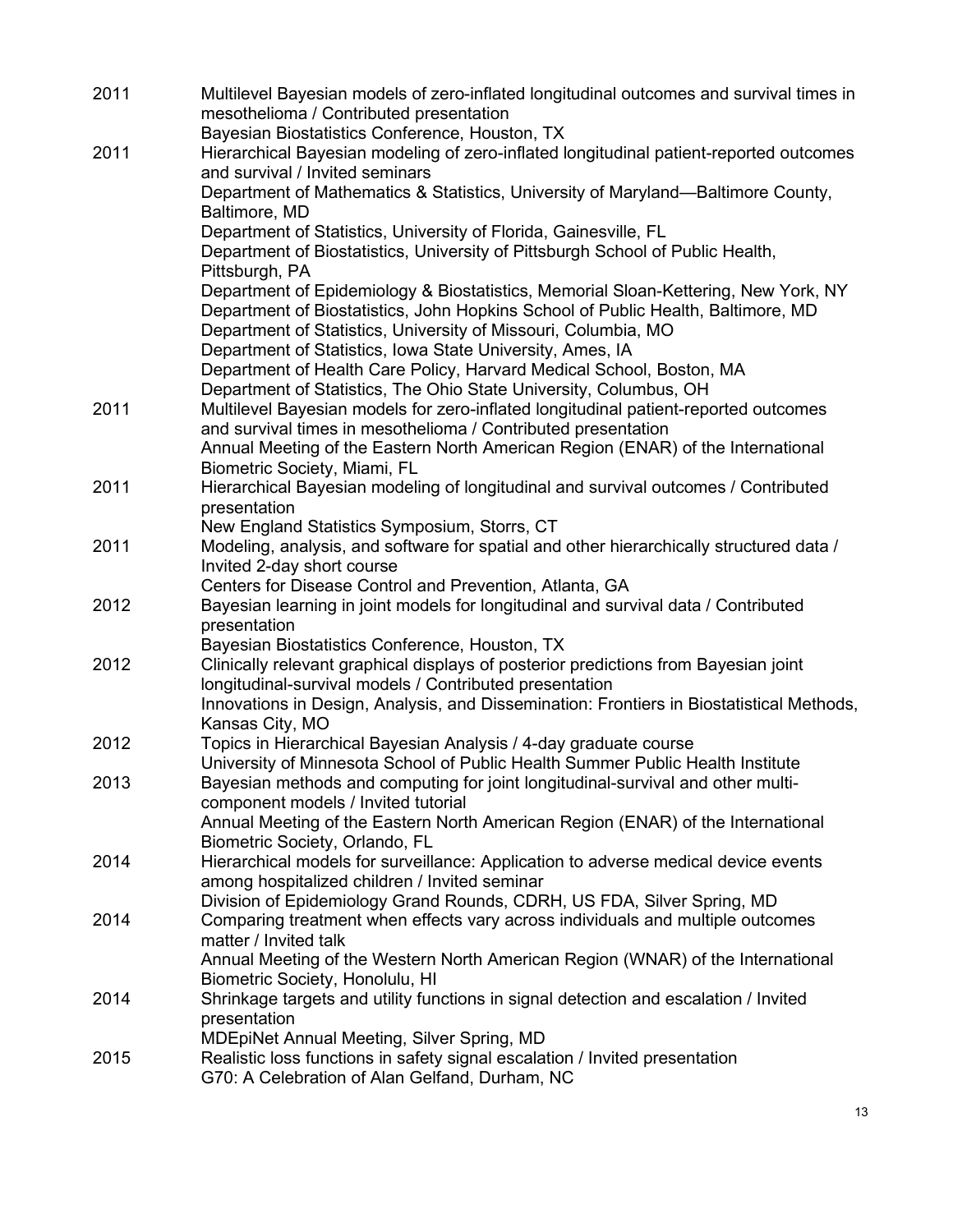| 2015 | Methods for multiple treatment comparisons / Invited half-day short course<br><b>MDEpiNet Annual Meeting, Silver Spring, MD</b> |
|------|---------------------------------------------------------------------------------------------------------------------------------|
| 2016 | Using Bayesian analysis to produce better and more useful estimates of intervention<br>impacts / Invited panelist               |
|      | AcademyHealth Annual Research Meeting, Boston, MA                                                                               |
| 2016 | Existing/national standards for interoperability, UDI, claims data, and methodological                                          |
|      | opportunities / Invited panelist                                                                                                |
|      | GI Coordinated Registry Network: A Case for Obesity Devices (FDA MDEpiNet), Silver<br>Spring, MD                                |
| 2016 | Incorporating decision-maker loss functions in safety monitoring / Invited seminar                                              |
|      | Statistics Department, Brigham Young University, Provo, UT                                                                      |
| 2016 | Modeling insurance choice for the Medicare population / Invited presentation                                                    |
|      | Association for Public Policy Analysis & Management 2016 Pre-Conference Workshop,                                               |
|      | Washington, DC                                                                                                                  |
| 2016 | Modeling hierarchical variance with Kronecker structure, with application to quality                                            |
|      | measures in Medicare Advantage / Invited seminar                                                                                |
|      | Department of Statistics, University of Washington, Seattle, WA                                                                 |
| 2017 | Utility maximizing models of Medicare supplemental insurance choices / Invited                                                  |
|      | presentation                                                                                                                    |
|      | Annual Meeting of the Eastern North American Region (ENAR) of the International<br>Biometric Society, Washington, DC            |
| 2017 | Handling incomplete correlated continuous and binary outcomes in meta-analysis of                                               |
|      | individual participant data / Invited oral presentation                                                                         |
|      | Biostatistics in the Modern Computing Era, Wauwatosa, WI                                                                        |
| 2017 | Methods for difference-in-difference studies / Invited seminar                                                                  |
|      | Department of Biostatistics, Johns Hopkins University, Baltimore, MD                                                            |
| 2017 | Networking among junior statisticians: Peer mentoring and strategies to promote one                                             |
|      | another / Invited panelist                                                                                                      |
|      | Women in Statistics and Data Science, La Jolla, CA                                                                              |
| 2018 | Methods for difference-in-difference studies / Invited seminar                                                                  |
|      | Department of Biostatistics, MD Anderson Cancer Center, Houston, TX                                                             |
| 2018 | Clustering discrete state trajectories of varying lengths: health care utilization patterns /                                   |
|      | Invited presentation                                                                                                            |
|      | Annual Meeting of the Eastern North American Region (ENAR) of the International<br>Biometric Society, Atlanta, GA               |
| 2018 | Bayesian models for objective performance criteria / Invited presentation                                                       |
|      | 11th Annual FDA/AdvaMed Medical Devices & Diagnostics Statistical Issues                                                        |
|      | Conference, Washington, DC                                                                                                      |
| 2018 | Complex real-world evidence: Networked and missing data / Invited workshop                                                      |
|      | Annual meeting of the International Society of Pharmacoeconomics and Outcomes                                                   |
|      | Research, Baltimore, MD                                                                                                         |
| 2018 | Bayesian models for objective performance criteria / Invited presentation                                                       |
|      | ASA Biopharmaceutical Section Regulatory-Industry Statistics Workshop, Washington,                                              |
|      | <b>DC</b>                                                                                                                       |
| 2019 | Personalized Bayesian minimum-risk decisions / Invited presentation                                                             |
|      | Annual Meeting of the Eastern North American Region (ENAR) of the International                                                 |
| 2019 | Biometric Society, Philadelphia, PA<br>Practical Bayesian approaches to evidence generation and synthesis for medical           |
|      | devices / Invited full-day short course                                                                                         |
|      | 12th Annual FDA/AdvaMed Medical Devices and Diagnostics Statistical Issues                                                      |
|      | Conference, Washington, DC (AdvaMed)                                                                                            |
|      |                                                                                                                                 |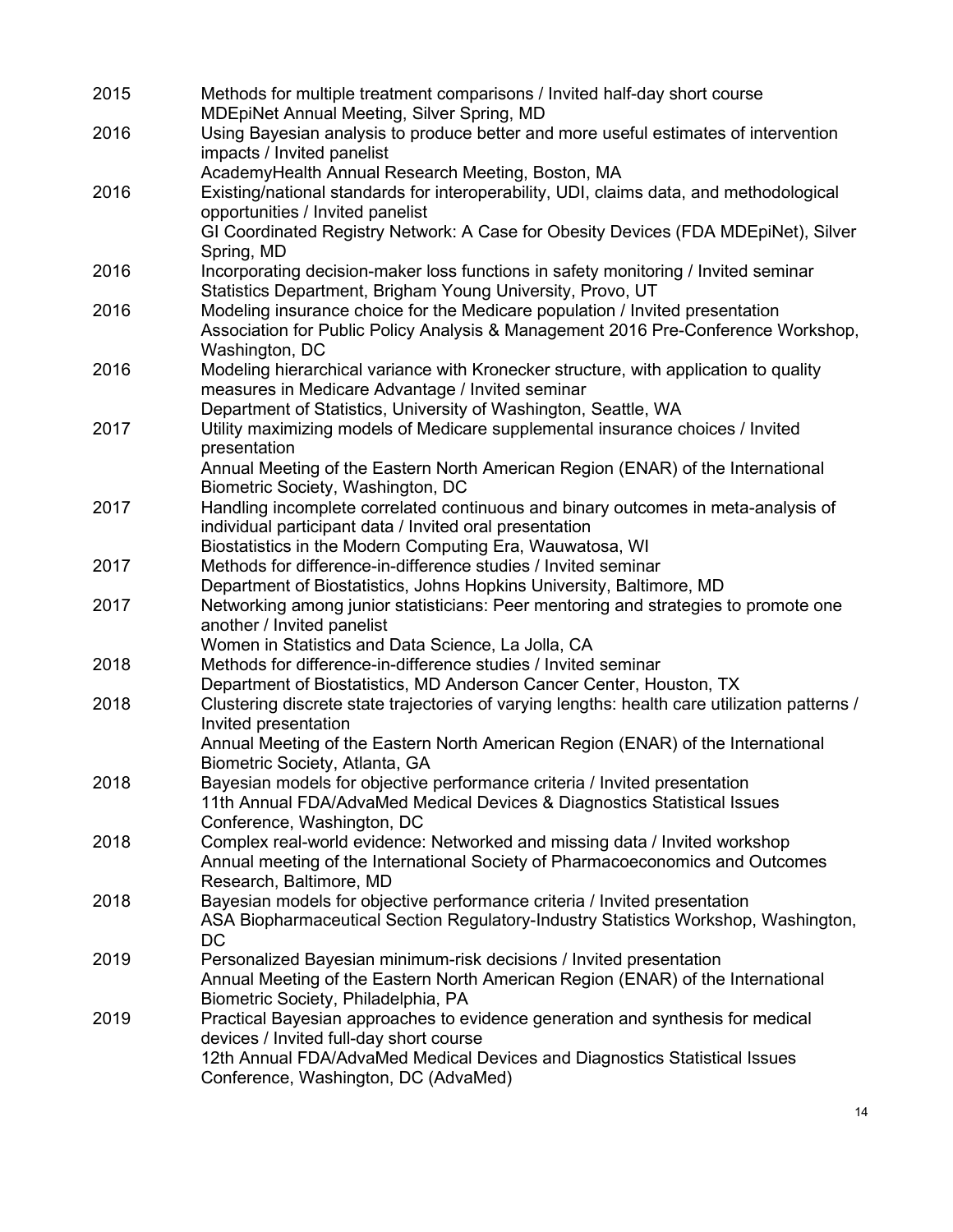| 2019                 | Difference-in-differences: More than meets the eye / Invited seminar<br>SAMSI Causal Inference Opening Workshop, Durham, NC (SAMSI)                                                                                       |
|----------------------|---------------------------------------------------------------------------------------------------------------------------------------------------------------------------------------------------------------------------|
| 2020                 | Fundamentals of difference-in-differences / Invited 2-hour tutorial<br>Annual Meeting of the Eastern North American Region (ENAR) of the International<br>Biometric Society, Nashville, TN (moved online due to COVID-19) |
| 2020                 | Why not test for parallel trends in difference-in-differences? / Invited seminar<br>Columbia University, New York, NY (moved online due to COVID-19)                                                                      |
| 2020                 | Why not test for parallel trends in difference-in-differences? / Invited seminar<br>New York University, New York, NY (moved online due to COVID-19)                                                                      |
| 2020                 | Difference-in-differences: More than meets the eye / Invited seminar<br>Center for Medicare and Medicaid Innovation, Baltimore, MD (moved online due to<br>COVID-10)                                                      |
| 2021                 | Discussion of "Using stacked comparative interrupted time series to estimate opioid<br>policy effects" / Invited discussant                                                                                               |
| 2021                 | Online Causal Inference Seminar, Stanford, CA (moved online due to COVID-19)<br>Discussion of "Policy Evaluation during a Pandemic" / Invited discussant                                                                  |
| 2021                 | Annual Health Economics Workshop, Atlanta, GA (moved online due to COVID-19)<br>Internal versus external comparison groups for difference-in-differences studies /<br>Invited seminar                                     |
|                      | Wake Forest School of Medicine, Winston-Salem, NC (moved online due to COVID-<br>19)                                                                                                                                      |
| 2022                 | Internal versus external comparison groups for difference-in-differences studies /<br>Invited seminar<br>UNC Gillings School of Global Public Health, Chapel Hill, NC (moved online due to                                |
| 2022                 | COVID-10)<br>Simulating competing comparison group options / Invited seminar<br>Center for Medicare and Medicaid Innovation, Baltimore, MD (moved online due to<br>COVID-10)                                              |
| <b>International</b> |                                                                                                                                                                                                                           |
| 2010                 | Hierarchical joint models of zero-inflated longitudinal patient-reported outcomes and<br>progression-free survival times in mesothelioma / Contributed presentation<br>Joint Statistical Meetings, Vancouver, BC          |
| 2011                 | Learning in hierarchical Bayesian models for longitudinal and survival outcomes /<br>Contributed presentation                                                                                                             |
| 2012                 | International Conference on Health Policy Statistics, Cleveland, OH<br>Identifiability and learning in Bayesian joint longitudinal-survival models / Special topic<br>presentation                                        |
| 2012                 | International Society of Bayesian Analysis World Meeting, Kyoto, Japan<br>Bayesian adaptive methods for clinical trials / Invited 2-day short course<br>Erasmus University Medical Center, Rotterdam, The Netherlands     |
| 2012                 | Hierarchical Bayesian methods for combining multiple endpoints for comparative<br>effectiveness research / Invited seminar                                                                                                |
| 2012                 | I-Biostat (KU Leuven and Hasselt University), Belgium<br>Introduction to Bayesian methods and software for data analysis / Invited 1-day short<br>course                                                                  |

Learning and information in Bayesian joint models for longitudinal and survival data / Topic contributed presentation

- Joint Statistical Meetings, San Diego, CA
- 2013 Bayesian methods developments in microsimulation / Topic contributed presentation Joint Statistical Meetings, Montréal, Québec, Canada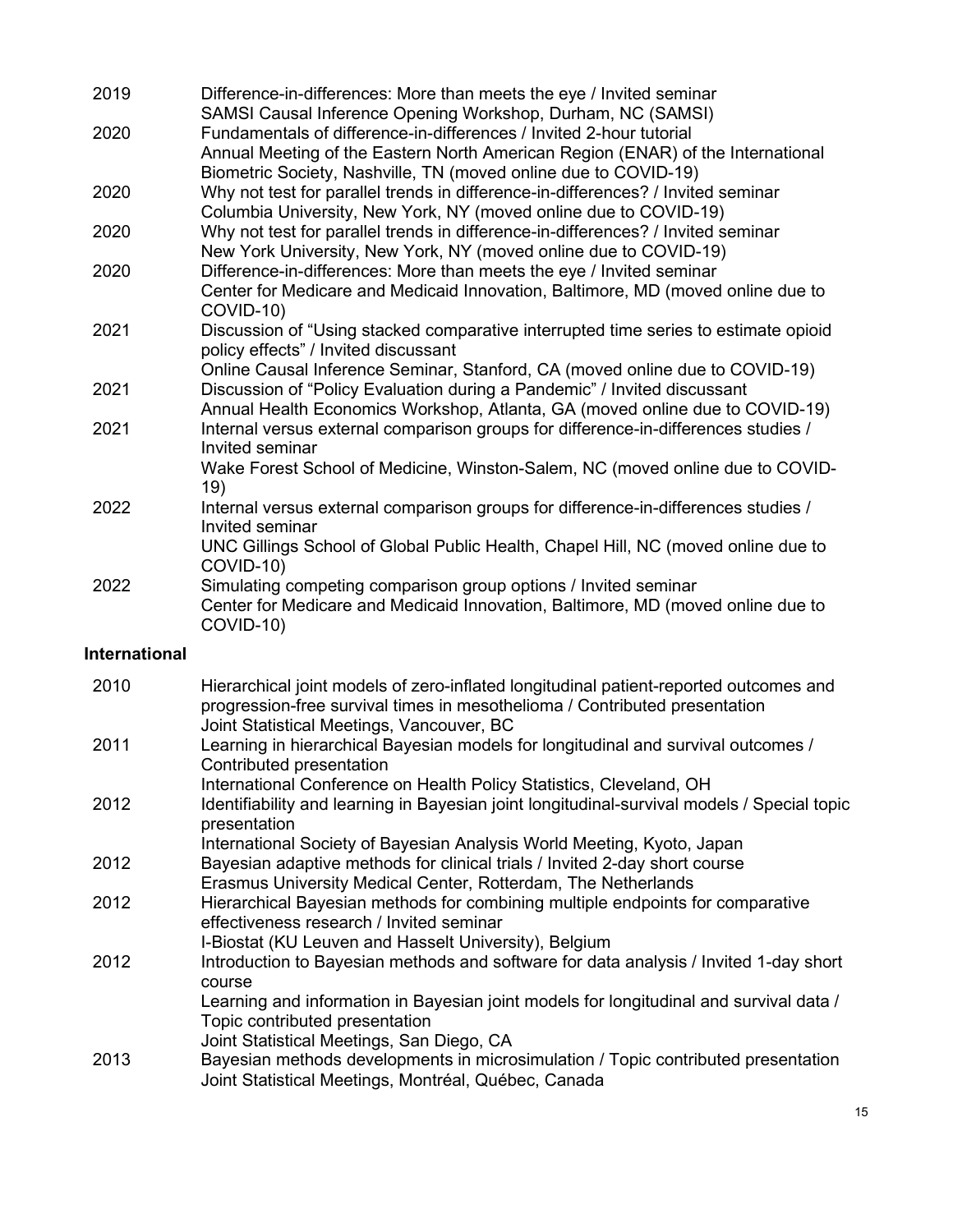| 2013 | Hierarchical models and computing for joint longitudinal-survival and other multiple<br>component or endpoint data / Invited tutorial<br>Combining data to study utilization and effectiveness of medical devices / Invited |
|------|-----------------------------------------------------------------------------------------------------------------------------------------------------------------------------------------------------------------------------|
|      | presentation                                                                                                                                                                                                                |
|      | International Conference on Health Policy Statistics, Chicago, IL                                                                                                                                                           |
| 2014 | Consumer choices in microsimulation / Invited presentation<br>Institute of Mathematical Statistics-International Society for Bayesian Analysis 5th Joint                                                                    |
|      | Meeting, Chamonix, France                                                                                                                                                                                                   |
| 2014 | Structured covariance matrices for cross-classified data: a Bayesian approach / Invited                                                                                                                                     |
|      | presentation<br>International Society of Bayesian Analysis World Meeting, Cancún, Mexico                                                                                                                                    |
| 2014 | Consumer choice modeling in microsimulation / Invited presentation                                                                                                                                                          |
|      | Joint Statistical Meetings, Boston, MA                                                                                                                                                                                      |
| 2015 | Modeling multiple outcomes to inform patient treatment decisions / Invited presentation<br>Joint Statistical Meetings, Seattle, WA                                                                                          |
| 2015 | Tailoring treatment information using personal characteristics and health outcome                                                                                                                                           |
|      | preferences / Invited presentation                                                                                                                                                                                          |
| 2016 | International Conference on Health Policy Statistics, Providence, RI<br>Varying relationships between beneficiary traits and quality measures affect                                                                        |
|      | comparison in Medicare Advantage / Topic contributed presentation                                                                                                                                                           |
|      | Joint Statistical Meetings, Chicago, IL                                                                                                                                                                                     |
| 2017 | Medical devices: Generating and using real-world observational data for decision-                                                                                                                                           |
|      | making on value / Invited panel presentation<br>Canadian Agency for Drugs and Technologies in Health Symposium, Ottawa, Canada                                                                                              |
| 2017 | Handling incomplete correlated continuous and binary outcomes in meta-analysis of                                                                                                                                           |
|      | individual participant data / Invited oral presentation                                                                                                                                                                     |
| 2018 | Joint Statistical Meetings, Baltimore, MD<br>Choosing comparison groups for difference-in-difference studies / Contributed                                                                                                  |
|      | presentation                                                                                                                                                                                                                |
|      | International Conference on Health Policy Statistics, Charleston, SC                                                                                                                                                        |
| 2018 | Illuminating variation in implantable cardiac device use and outcomes with billing<br>claims data / Invited presentation                                                                                                    |
|      | Annual meeting of the International Chinese Statistical Association, New Brunswick,                                                                                                                                         |
|      | <b>NJ</b>                                                                                                                                                                                                                   |
| 2018 | Big data detectives: improving human health through informing policy / Invited panelist<br>Joint Statistical Meetings, Vancouver, BC, Canada                                                                                |
| 2018 | Methods for difference-in-differences / Invited presentation                                                                                                                                                                |
|      | Workshop on Statistical Inference, Learning, and Models in Data Science (Fields                                                                                                                                             |
|      | Institute), Toronto, BC, Canada                                                                                                                                                                                             |
| 2019 | How do we know what works in health policy? / Invited plenary<br>ISPOR Europe 2019, Copenhagen, Denmark                                                                                                                     |
| 2020 | Handling silently missing data in Medicare Advantage encounter data / Invited                                                                                                                                               |
|      | presentation                                                                                                                                                                                                                |
| 2020 | International Conference on Health Policy Statistics, San Diego, CA<br>Estimating mortality by educational attainment: combining data sources with Bayesian                                                                 |
|      | models / Invited presentation                                                                                                                                                                                               |
|      | Statistical methods for state health policy evaluations / Invited discussant                                                                                                                                                |
|      | Joint Statistical Meetings, Philadelphia, PA (moved online due to COVID-19)                                                                                                                                                 |
| 2021 | Anti-Racism in the Ivory Tower / Invited roundtable<br>Joint Statistical Meetings, Seattle, WA (moved online due to COVID-19)                                                                                               |
| 2021 | Within- versus between-market comparison units for diff-in-diff / Invited presentation                                                                                                                                      |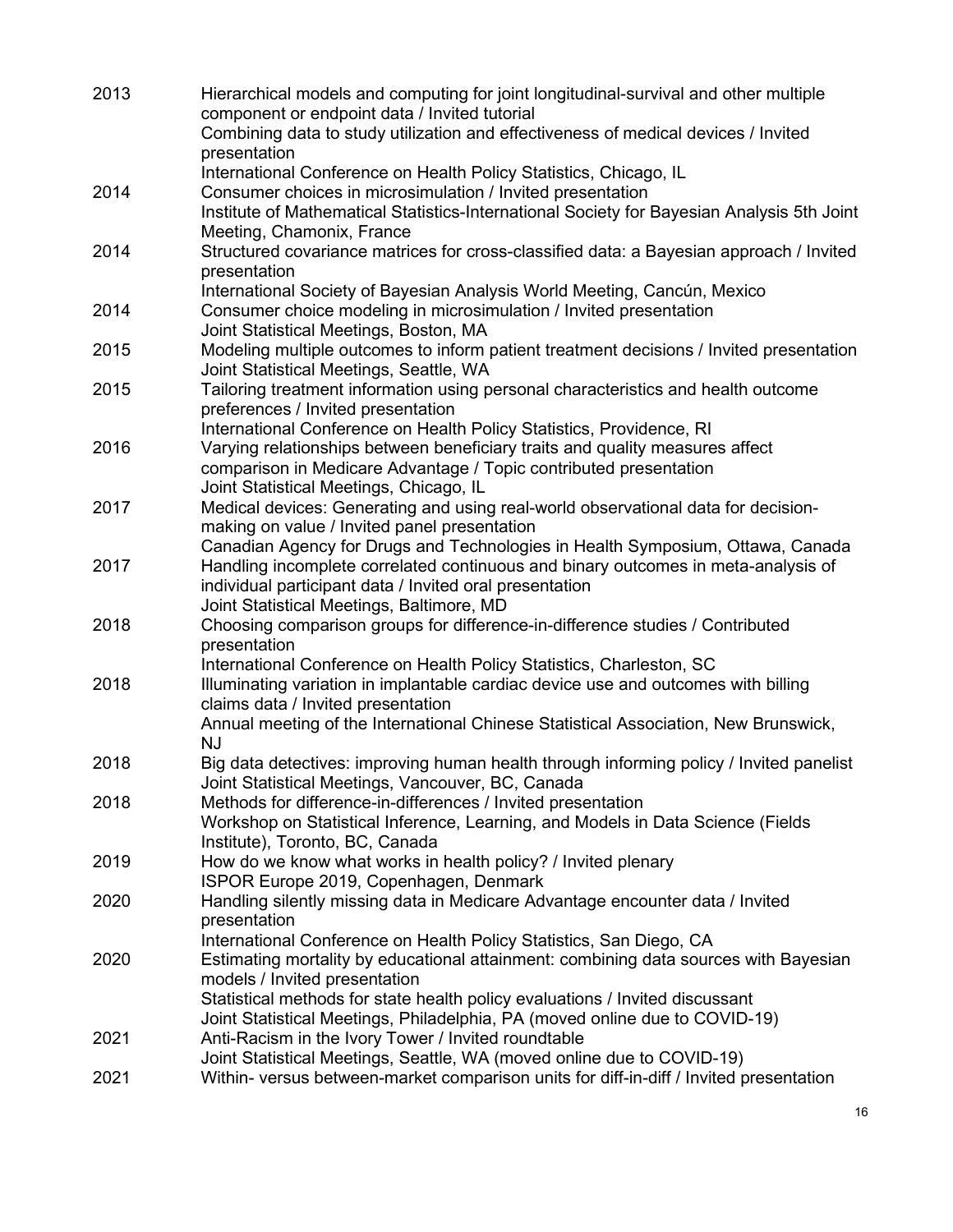# **Report of Education of Patients and Service to the Community**

## *Those activities below sponsored by outside entities are so noted and the sponsor is identified*

2017 Care at the end of life / Panelist (Moore Foundation) Health Affairs Issue Briefing, Advanced Illness and End-of-Life Care 2017 Data Science & Medicine / Invited presentation Harvard Medical School Talks@12 2018 How will we know if alternative payment models are working? / Invited presentation 30<sup>th</sup> Anniversary Celebration of the Department of Health Care Policy

## **Report of Scholarship**

## **Peer-Reviewed Scholarship in print or other media:**

## **Research investigations**

- 1. Kossoff EH, **Hatfield LA**, Ball KL, Comi AM. Comorbidity of epilepsy and headache in patients with Sturge-Weber syndrome. Journal of Child Neurology. 2005;20(8):678-682, 2005. PMID 16225815
- 2. Kelley TM, **Hatfield LA**, Lin DDM, Comi AM. Quantitative analysis of cerebral cortical atrophy and correlation with clinical severity in unilateral Sturge-Weber syndrome. Journal of Child Neurology. 2005;20(11):867-870. PMID 16417855.
- 3. Comi AM, Mehta P, **Hatfield LA**, Dowling MM. Sturge-Weber syndrome associated with other abnormalities: a medical record and literature review. Archives of Neurology. 2005;62(12):1924-1927. PMID 16344352
- 4. Lin DDM, Barker PB, **Hatfield LA**, Comi AM. Dynamic MR perfusion and proton MR spectropscopic imaging in Sturge-Weber syndrome: correlation with neurological symptoms. Journal of Magnetic Resonance Imaging. 2006;24(2):274-281. PMID 16786573
- 5. **Hatfield LA**, Crone NE, Kossoff EH, Ewen JB, Pyzik PL, Lin DDM, Kelley TM, Comi AM. Quantitative EEG asymmetry correlates with clinical severity in unilateral Sturge-Weber syndrome. Epilepsia. 2007;48(1):191-195. PMID 17241228
- 6. Kossoff EH, Balasta M, **Hatfield LA**, Lehmann CU, Comi AM. Self-reported treatment patterns in patients with Sturge-Weber syndrome and migraines. Journal of Child Neurology. 2007;22(6):720-726. PMID 17641257
- 7. Rosser BRS, Horvath KJ, **Hatfield LA**, Peterson JL, Jacoby S, Stately A, Positive Connections Team. Predictors of HIV disclosure to secondary partners and sexual risk behavior among high-risk sample of HIV-positive MSM: results from six epicenters in the US. AIDS Care. 2008;20(8):925-930. PMID 18777221. PMCID 2597109
- 8. **Hatfield LA**, Horvath KJ, Jacoby SM, and Rosser BRS. Comparison of substance use and risky sexual behavior among a diverse sample of urban, HIV-positive men who have sex with men. Journal of Addictive Diseases. 2009;28(3):208-218. PMID 20155589
- 9. **Hatfield LA**, Hoffbeck RW, Alexander BH, Carlin BP. Spatiotemporal and spatial threshold models for relating UV exposures and skin cancer in the central United States. Computational Statistics & Data Analysis. 2009;53(8):3001-3015. PMID 20161236 PMCID 2705173
- 10. **Hatfield LA**, Ghiselli ME, Jacoby SM, Cain-Nielsen A, Kilian G, McKay T, Rosser BRS. Methods for recruiting men of color who have sex with men in prevention-for-positives interventions. Prevention Science. 2010;11(1):56-66. PMID 19731034
- 11. Rosser BRS, **Hatfield LA**, Miner MH, Ghiselli ME, Lee BR, Welles SL, Positive Connections Team. Effects of a behavioral intervention to reduce serodiscordant unsafe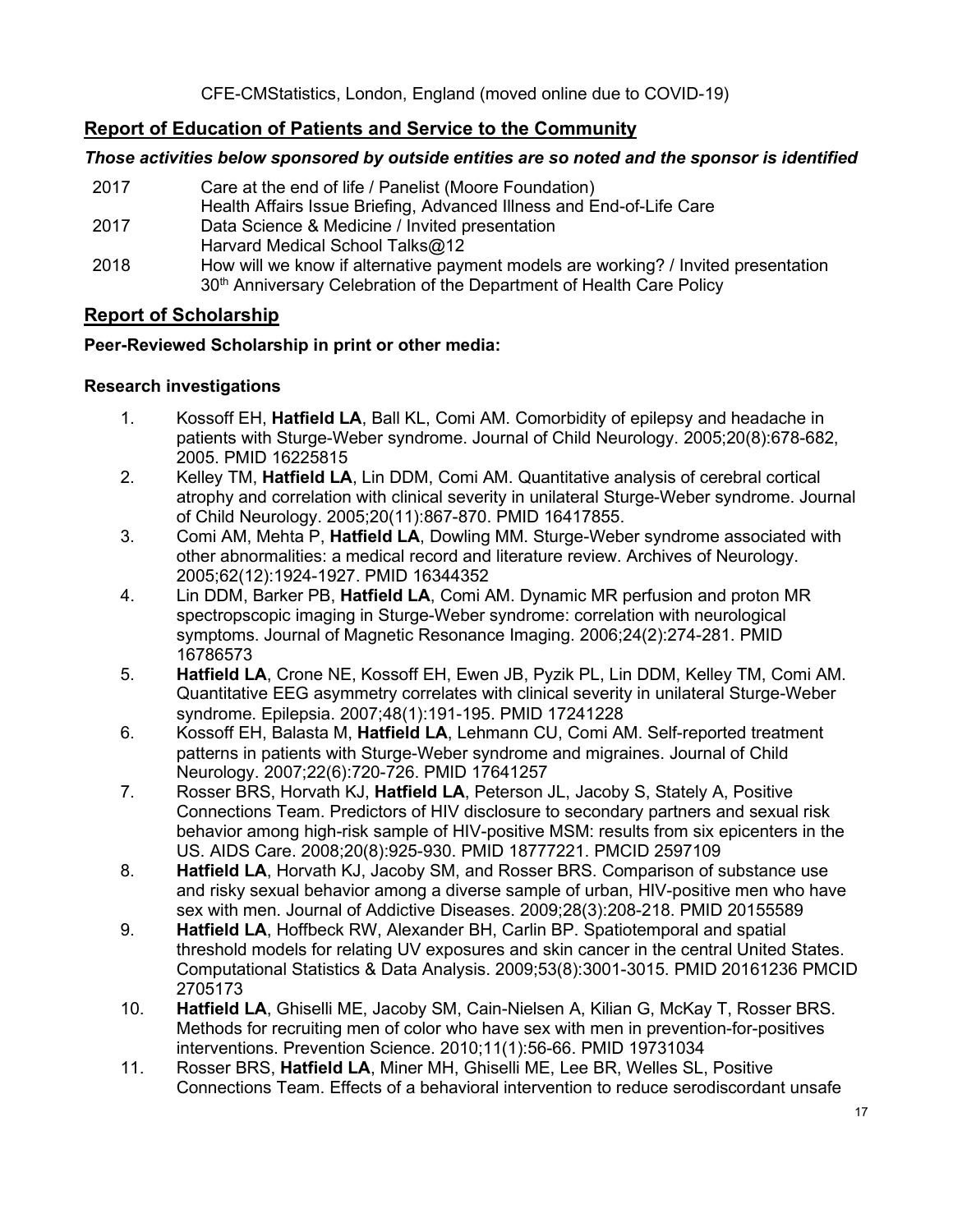sex among HIV positive men who have sex with men: The Positive Connections randomized controlled trial study. Journal of Behavioral Medicine. 2010;33(2):147-158. PMID 20101454

- 12. **Hatfield LA**, Gutreuter S, Boogaard MA, Carlin BP. Multilevel empirical Bayes modeling for improved estimation of toxicant formulations to suppress parasitic sea lamprey in the upper Great Lakes. Biometrics. 2011;67(3):1153-1162. PMID 21361894 PMCID 3111860.
- 13. **Hatfield LA**, Boye ME, Carlin BP. Joint modeling of multiple longitudinal patient-reported outcomes and survival. Journal of Biopharmaceutical Statistics. 2011;21(5):971-991. PMID 21830926 PMCID 3212950 NIHMS332780 doi:10.1080/10543406.2011.590922
- 14. **Hatfield LA** and Carlin BP. Clinically relevant graphical predictions from Bayesian joint longitudinal-survival models. Health Services and Outcomes Research Methodology. 2012;12(2-3):169-181. doi: 10.1007/s10742-012-0087-9
- 15. **Hatfield LA**, Boye ME, Hackshaw MD, Carlin BP. Multilevel Bayesian models for survival times and longitudinal patient-reported outcomes with many zeros. Journal of the American Statistical Association. 2012;107(499):875-885. doi: 10.1080/01621459.2012.664517
- 16. **Hatfield LA**, Hodges JS, Carlin BP. Joint models: When are treatment estimates improved? Statistics and Its Interface. 2014;7(4): 439-453. doi: 10.4310/SII.2014.v7.n4.a2
- 17. Rizopoulos D, **Hatfield LA**, Carlin BP, Takkenberg JJM. Combining dynamic predictions from joint models for longitudinal and time-to-event data using Bayesian model averaging. Journal of the American Statistical Association. 2014;109(508): 1385-1397. doi: 10.1080/01621459.2014.931236
- 18. Wright AA, **Hatfield LA**, Earle CC, Keating NL. End-of-life care for older patients with ovarian cancer is intensive despite high rates of hospice use. Journal of Clinical Oncology. Nov 2014;32(31): 3534-3539. PMID: 25287831 PMCID: 4209104 doi: 10.1200/JCO.2014.55.5383
- 19. Kramer DB, **Hatfield LA**, McGriff D, et al. Transvenous implantable cardioverterdefibrillator lead reliability: implications for postmarket surveillance. Journal of the American Heart Association. May 2015;4(6): e001672. PMID: 26025935 PMCID: PMC4599526 doi: 10.1161/JAHA.114.001672
- 20. Providência R, Kramer D, Pimenta D, Babu GG, **Hatfield LA**, Ioannou A, Novak J, Hauser R, Lambiase P. Transvenous ICD lead performance: A meta-analysis of observational studies. Journal of the American Heart Association. 2015;4: e002418. PMCID: 4845221 doi: 10.1161/JAHA.115.002418
- 21. Gomes M, **Hatfield LA**, Normand SL. Handling incomplete correlated continuous and binary outcomes in meta-analysis of individual participant data. Statistics in Medicine. 2016;35(21): 3676-89. PMID: 27090498 doi: 10.1002/sim.6969
- 22. McWilliams JM, **Hatfield LA**, Chernew ME, Landon BE, Schwartz AL. Early performance of accountable care organizations in Medicare. New England Journal of Medicine. Jun 2016;374(24): 2357-66. PMCID: PMC4963149 doi: 10.1056/NEJMsa1600142
- 23. Desai S, **Hatfield LA**, Hicks AL, Chernew ME, Mehrotra A. Association between availability of a price transparency tool and outpatient spending. Journal of the American Medical Association. May 2016;315(17): 1874-81. PMID: 27139060 doi: 10.1001/jama.2016.4288
- 24. **Hatfield LA**, Huskamp HA, Lamont EB. Survival and toxicity after cisplatin plus etoposide versus carboplatin plus etoposide for extensive-stage small-cell lung cancer in elderly patients. Journal of Oncology Practice. Jul 2016;12(7): 666-73. PMCID: PMC4957252 doi: 10.1200/JOP.2016.012492
- 25. **Hatfield LA**, Kramer DB, Volya R, Reynolds MR, Normand SL. Geographic and temporal variation in cardiac implanted electric devices to treat heart failure. Journal of the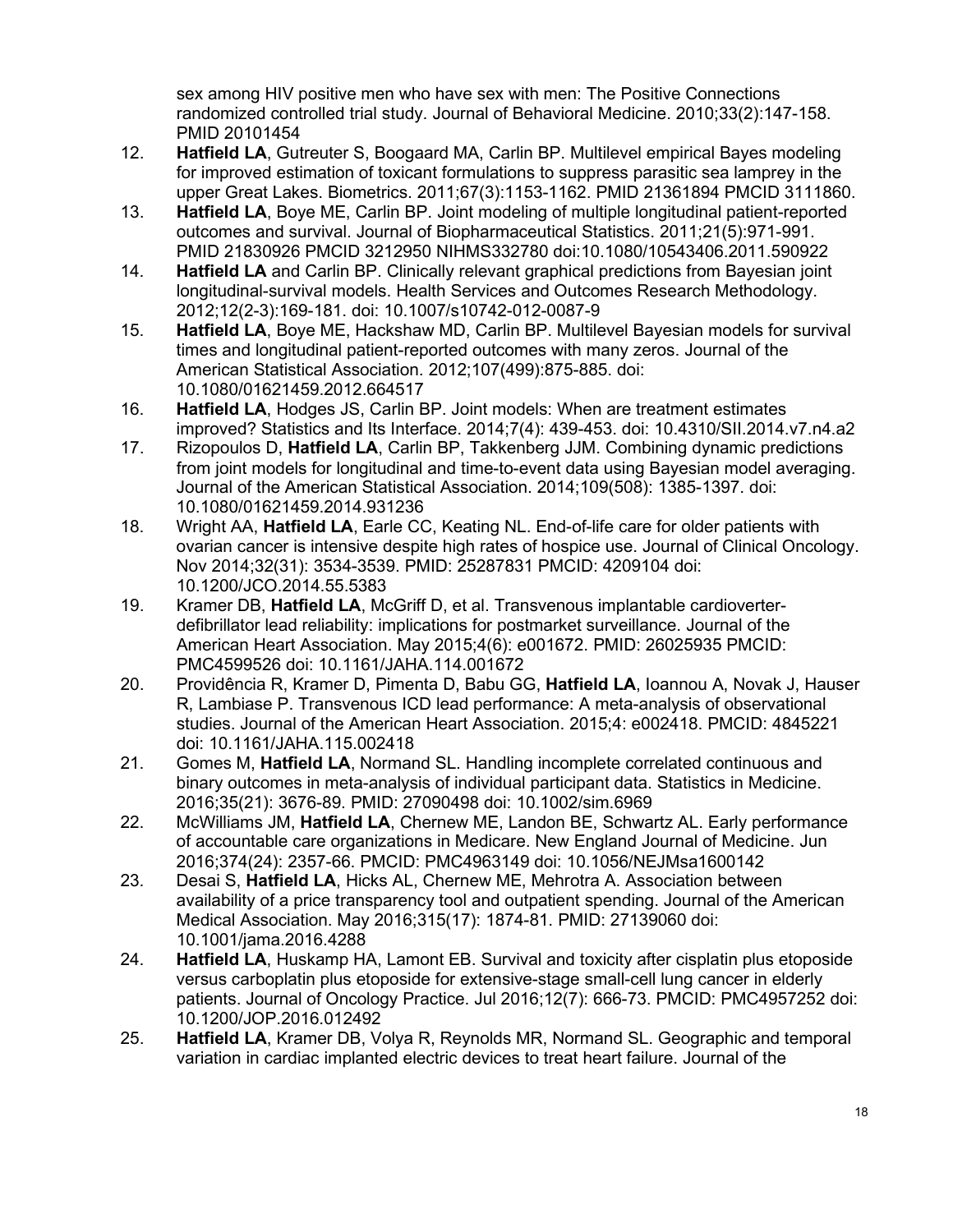American Heart Association. Aug 2016;5(8): e003532. PMCID: PMC5015279 doi: 10.1161/JAHA.116.003532

- 26. Dean K, **Hatfield LA**, Jena AB, Cristman D, Flair M, Kator K, Nudd G, Grabowski D. Preliminary data on a care coordination program for home care recipients. Journal of the American Geriatrics Society. Aug 2016;64(9): 1900-36. PMID: 27506164 doi: 10.1111/jgs.14351
- 27. Tai-Seale M, **Hatfield LA**, Wilson C, Stults C, McGuire TG, Diamond L, Frankel R, McLean L, Stone A, and Elston Lafata J. Periodic health examinations and missed opportunities among patients likely needing mental health care. American Journal of Managed Care. Oct 2016;22(10): e350-7.
- 28. Chien AT, Ganeshan S, Schuster MA, Lehmann LS, **Hatfield LA**, Koplan KE, Petty CR, Sinaiko AD, Sequist TD, Rosenthal MB. The effect of price information on the ordering of images and procedures. Pediatrics. Feb 2017;139(2): e20161507. doi: 10.1542/peds.2016-1507
- 29. Kumar P, Wright AA, **Hatfield LA**, Temel JS, Keating NL. Family perspectives on cancer patients' hospice care experiences. Journal of Clinical Oncology. Feb 2017;35(4): 432-9. PMID: 27992271 doi: 10.1200/JCO.2016.68.9257
- 30. Afendulis CC, **Hatfield LA**, Landon BE, Gruber J, Landrum MB, Mechanic RE, Zinner D, Chernew ME. Early impact of CareFirst's patient-centered medical home with strong financial incentives. Health Affairs. Mar 2017;36(3):468-75. doi: 10.1377/hlthaff.2016.1321
- 31. Chien AT, Lehmann LS, **Hatfield LA**, Koplan KE, Petty CR, Sinaiko AD, Rosenthal MB, and Sequist TD. A randomized trial of displaying paid price information on image and procedure ordering rates. Journal of General Internal Medicine. Apr 2017;32(4):434-48. doi: 10.1007/s11606-016-3917-6
- 32. Daw JR\*\*, **Hatfield LA**, Swartz K, Sommers BD. U.S. women experience high rates of insurance coverage 'churn' in months before and after childbirth. Health Affairs. Apr 2017;36(4):598-606. doi: 10.1377/hlthaff.2016.1241
- 33. Gourevitch RA, Desai S, Hicks AL, **Hatfield LA**, Chernew ME, Mehrotra A. Who uses a price transparency tool? Implications for increasing consumer engagement. Inquiry. May 2017;54:1-5. doi: 10.1177/0046958017709104
- 34. Schuler MS\*\* and **Hatfield LA**. Combining patient preferences with expected treatment outcomes to inform decision-making. Health Services and Outcomes Research Methodology. Jun 2017;17(2):144-74. doi: 10.1007/s10742-016-0166-4
- 35. **Hatfield LA**, Baugh CM\*\*, Azzone V, Normand S-LT. Regulator loss functions and hierarchical modeling for safety decision making. Medical Decision Making. Jul 2017;37(5): 512-22. doi: 10.1177/0272989X16686767
- 36. Schuler MS\*\*, Joyce NR\*\*, Huskamp HA, Lamont EB, **Hatfield LA**. Medicare beneficiaries with advanced cancer experience diverse patterns of care from diagnosis to death. Health Affairs. Jul 2017; 36(7):1193-1200. doi: 10.1377/hlthaff.2017.0448
- 37. **Hatfield LA** and Zaslavsky AM. Implications of variation in the relationships between beneficiary characteristics and Medicare Advantage CAHPS measures. Health Services Research. Aug 2017; 52(4):1310-1329. doi: 10.1111/1475-6773.12544
- 38. Desai S, **Hatfield LA**, Hicks AL, Sinaiko AD, Chernew ME, Cowling D, Gautam S, Wu S-J, Mehrotra A. Offering a price transparency tool did not reduce overall spending among California Public Employees and Retirees. Health Affairs. Aug 2017;36(8):1401-7. doi: 10.1377/hlthaff.2016.1636
- 39. Stevens JP, Nyweide DJ, Maresh S, **Hatfield LA**, Howell MD, Landon BE. Comparison of hospital resource use and outcomes among hospitalists, primary care physicians, and other generalists. JAMA Internal Medicine. Dec 2017;177(12):1781-1787. doi: 10.1001/jamainternmed.2017.5824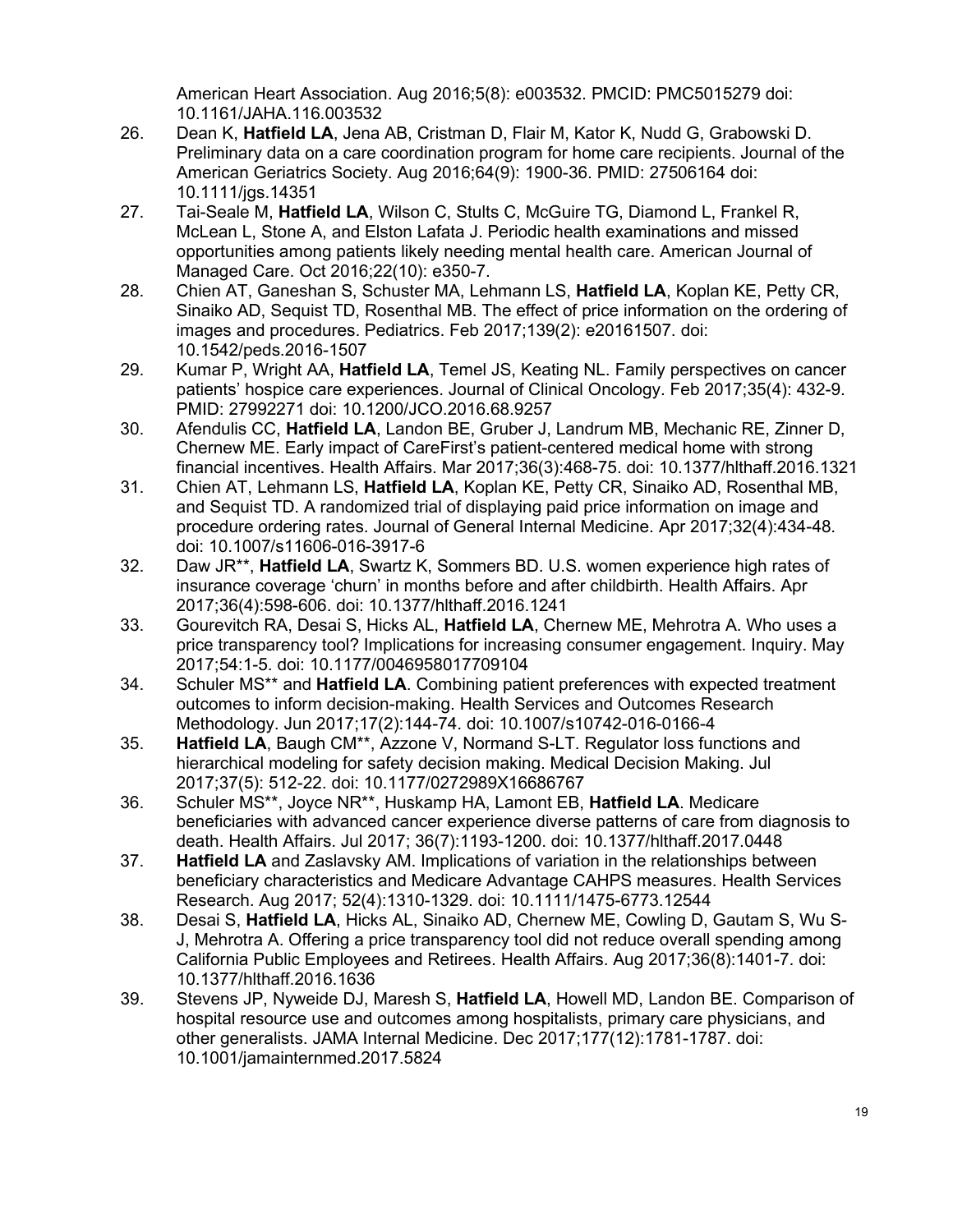- 40. Joyce NR\*\*, Schuler MS\*\*, Hadland S, **Hatfield LA**. Variation in 12-month treatment trajectories among children and adolescents after a diagnosis of depression. JAMA Pediatrics. Jan 2018;172(1):49-56. doi: 10.1001/jamapediatrics.2017.3808
- 41. Roberts ET, McWilliams JM, **Hatfield LA**, Gerovich S, Chernew ME, Gilstrap LG, Mehrotra A. Changes in health care use associated with the introduction of hospital global budgets in Maryland. JAMA Internal Medicine. Jan 2018;178(2):260-268. doi: 10.1001/jamainternmed.2017.7455
- 42. **Hatfield LA**, Favreault MM, McGuire TG, Chernew ME. Modeling health care spending growth of older adults. Health Services Research. Feb 2018;53(1):138-155. doi: 10.1111/1475-6773.12640
- 43. Roberts ET, **Hatfield LA**, McWilliams JM, Chernew ME, Done N, Gerovich S, Gilstrap LG, Mehrotra A. Changes in hospital utilization three years into Maryland's global budget program for rural hospitals. Health Affairs. April 2018;37(4):644-653. doi: 10.1377/hlthaff.2018.0112
- 44. **Hatfield LA** and Zaslavsky AM. Separable covariance models for health care quality measures across years and topics. Statistics in Medicine. May 2018;37(12): 2053-2066. doi: 10.1002/sim.7656
- 45. Daw JR\*\* and **Hatfield LA**. Matching and regression-to-the-mean in difference-indifference analysis. Health Services Research. Dec 2018;53(6):4138-56. doi: 10.1111/1475-6773.12993 Note: JR Daw received a 2019 CIHR Institute of Health Services and Policy Research Rising Star Award for this paper.
- 46. McWilliams JM, **Hatfield LA**, Landon BE, Hamed P, Chernew ME. Medicare spending after 3 years of the Medicare Shared Savings Program. New England Journal of Medicine. Sept 2018;379:1139-49. doi:10.1056/NEJMsa1803388
- 47. Kramer DB, Normand, S-LT, Volya M, **Hatfield LA**. Facility-level variation and clinical outcomes in use of cardiac resynchronization therapy with and without an implantable cardioverter-defibrillator. Circulation: Cardiovascular Quality and Outcomes. Dec 2018;11:e004763. doi: 10.1161/CIRCOUTCOMES.118.004763
- 48. Spertus JV, **Hatfield LA**, Cohen DJ, Arnold SV, Ho M, Jones PG, Leon M, Zuckerman B, Spertus JA. Integrating quality of life and survival outcomes in cardiovascular clinical trials: Results from the PARTNER trial. Circulation: Cardiovascular Quality and Outcomes. Jun 2019;12(6):e005420. doi: 10.1161/CIRCOUTCOMES.118.005420
- 49. Baugh CB\*\*, Meehan W, Kroshus E, McGuire TG, **Hatfield LA**. College football players less likely to report concussions and other injuries with increased injury accumulation. Journal of Neurotrauma. Jul 2019;36(13):2065-2072. doi: doi.org/10.1089/neu.2018.6161
- 50. Desai S, **Hatfield LA**, Hicks AL, Chernew ME, Mehrotra A, Sinaiko AD. What are the potential savings from steering patients to lower-priced providers? A static analysis. American Journal of Managed Care. Jul 2019 (ePub ahead of print) PMID: 31318511
- 51. Progovac AM, Mullin BO, Creedon TB, McDowell A, Sanchez-Roman MJ, **Hatfield LA**, Schuster MA, Cook BL. Trends in mental health care use in Medicare from 2009 to 2014 by gender minority and disability status. LGBT Health. Aug 2019 (ePub ahead of print) doi: 10.1089/lgbt.2018.0221
- 52. Kurz CF\*\* and **Hatfield LA**. Identifying and interpreting subgroups in health care utilization data with count mixture regression models. Statistics in Medicine. Sept 2019 38(22):4423-35. doi: 10.1002/sim.8307
- 53. Graves JA, **Hatfield LA**, Blot WJ, Keating NL, McWilliams JM. Medicaid expansion reduced rates of health status declines among low-income safety net patients in Southern states. Health Affairs. Jan 2020;39(1):67-76. doi: 10.1377/hlthaff.2019.00929
- 54. Stevens JP, **Hatfield LA**, Nyweide DJ, and Landon BE. Association of variation in consultant use among hospitalist physicians with outcomes among Medicare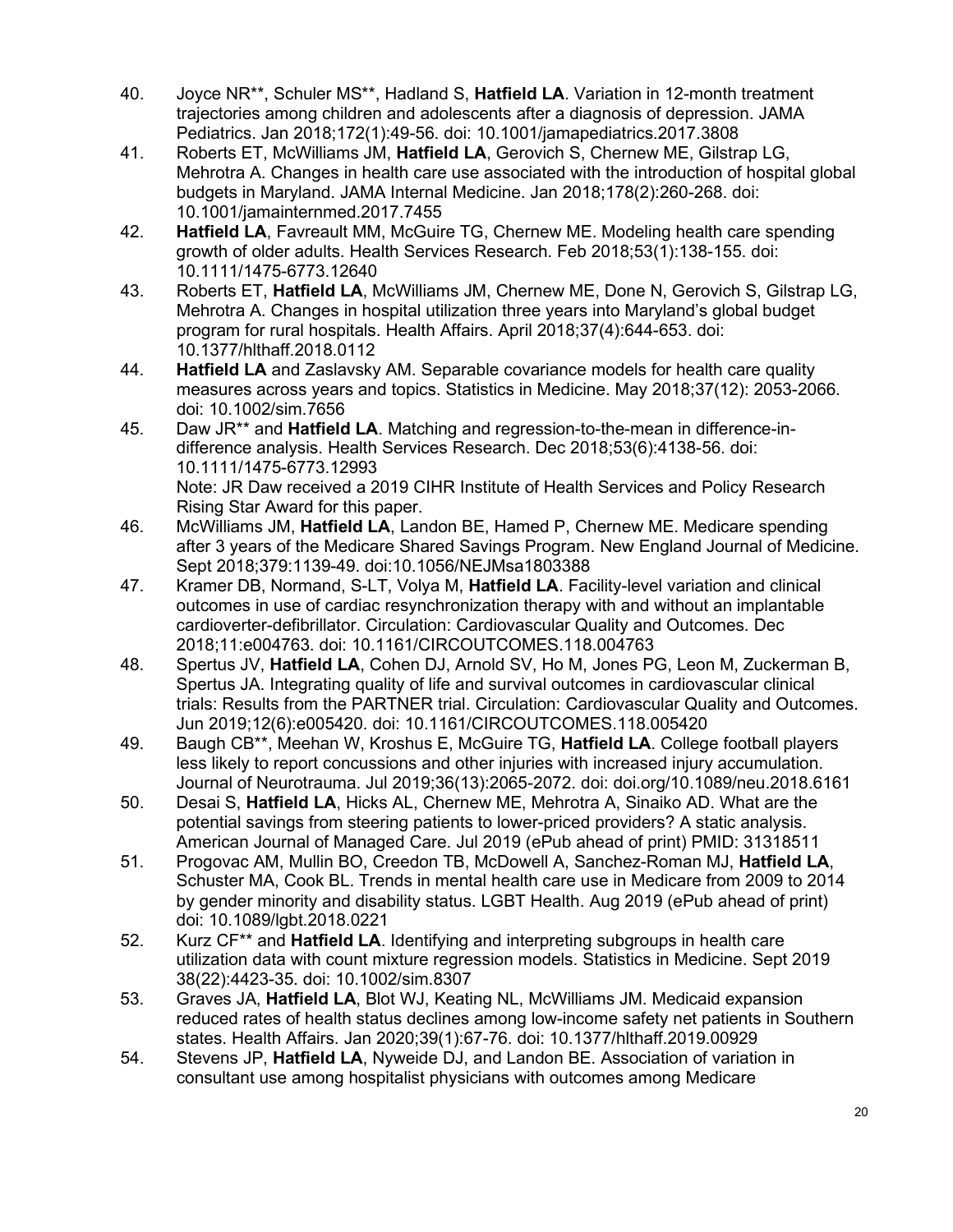beneficiaries. JAMA Network Open. Feb 2020;3(2): e1921750-e1921750. doi: 10.1001/jamanetworkopen.2019.21750

- 55. Baugh CM\*\*, Meehan WP, McGuire TG, **Hatfield LA**. Staffing and financial and administrative oversight models are associated with rates of injury in college athletes. Journal of Athletic Training. April 2020;55(6):580-586. doi: 10.4085/1062-6050-0517.19
- 56. McWilliams JMM, **Hatfield LA**, Landon BE, Chernew ME. Savings or selection? Initial spending reductions in the Medicare Shared Savings Program and considerations for reform. Milbank Quarterly. Jul 2020; 98 (3), 847-907. doi: 10.1111/1468-0009.12468
- 57. Carolan KJ, Grabowski DC, Mehrotra A, **Hatfield LA**. Use of telemedicine for emergency triage in an independent senior living community: Mixed methods study. Journal of Medical Internet Research. Dec 2020; 22(12):e23041. doi: 10.2196/23014
- 58. Baugh CM\*\*, Kroshus E, Meehan WP, McGuire TG, **Hatfield LA**. Accuracy of college football players' estimates of their risk of concussion or injury. JAMA Network Open. Dec 2020;3(12): e2031509. doi: 10.1001/jamanetworkopen.2020.31509
- 59. **Hatfield LA**, Caudry D, Grabowski DC. Change in condition alerts for home care recipients: a stepped wedge cluster randomized trial. Journal of the American Geriatrics Society. Sept 2021;69(9):2548-2555. doi: 10.1111/jgs.17324
- 60. Zeldow B\*\* and **Hatfield LA**. Confounding and regression adjustment in difference-indifferences studies. Health Services Research. Oct 2021;56(5):932-941. doi: 10.1111/1475-6773.13666
- 61. Fry CE\*\* and **Hatfield LA**. Birds of a feather flock together: comparing controlled pre-post designs. Health Services Research. Oct 2021;56(5): 942-952. doi: 10.1111/1475- 6773.13697
- 62. NA Haber, Clarke-Deelder E, Feller A, Smith E, Salomon J, MacCormack-Gelles B, Stone EM, Bolster-Foucault C, Daw JR, **Hatfield LA**, Fry CE, Boyer CB, Ben-Michael E, Joyce CM, Linas BS, Schmid I, Au E, Wieten S, Jarrett B, Axfors C, Nguyen V, Griffin BA, Bilinski A, and Stuart EA. Problems with Evidence Assessment in COVID-19 Health Policy Impact Evaluation (PEACHPIE): A systematic strength of methods review. BMJ Open. Jan 2022;12:e053820. doi: 10.1136/bmjopen-2021-053820
- 63. Stevens JP, **Hatfield LA**, Nyweide DJ, and Landon B. Comparison of health outcomes among patients admitted on busy vs less busy days for hospitalists. JAMA Network Open. Jan 2022;5(1):e2144261. doi:10.1001/jamanetworkopen.2021.44261
- 64. Graves JA, Fry CE, McWilliams JM, **Hatfield LA**. Difference-in-differences for categorical outcomes. Health Services Research. (Online ahead of print) doi: 10.1111/1475- 6773.13948

\*\* Indicates mentee author

## **Other peer-reviewed scholarship**

- 1. Normand S-LT, **Hatfield LA**, Drozda J, Resnic FS. Postmarket surveillance for medical devices: America's new strategy. BMJ. 2012;345:e6848. doi: 10.1136/bmj.e6848
- 2. **Hatfield LA**. Discussion of "Spatial accessibility of pediatric primary healthcare: Measurement and inference". Annals of Applied Statistics. 2014;8(4):1947-1951. doi: 10.2307/24522368
- 3. Kramer DB, **Hatfield LA**, Normand S-LT. Comparative effectiveness of cardiac implantable electric devices. Heart. 2015;101(22):1773-5. PMID 26303153 doi: 10.1136/heartjnl-2015-308295
- 4. Daw JR\*\* and **Hatfield LA**. Matching in difference-in-differences: between a rock and a hard place. Health Services Research. Dec 2018; 53(6):4111-17. doi: 10.1111/1475- 6773.13017

*Response to*: Ryan A. Well-balanced or too matchy-matchy? The controversy over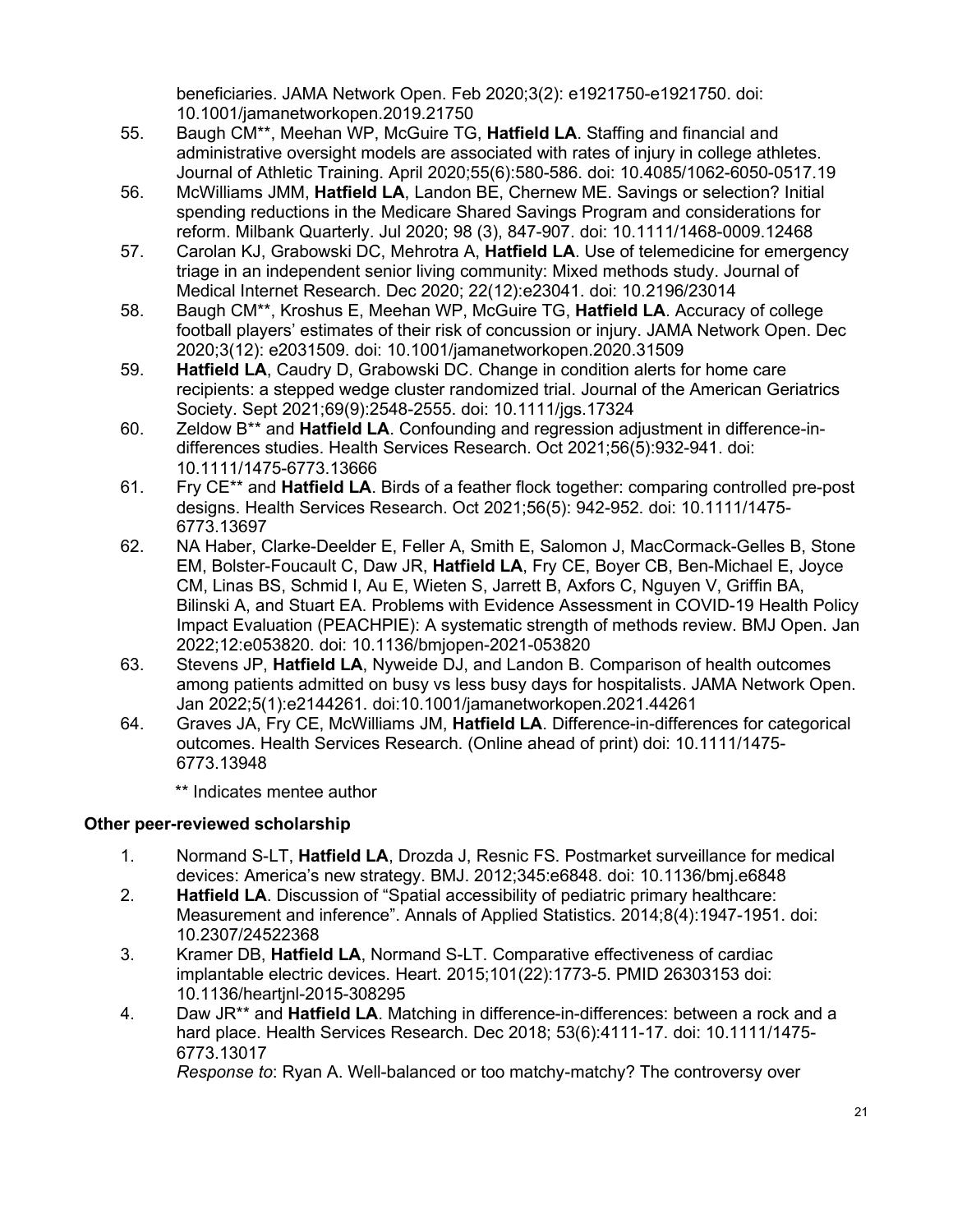matching in difference-in-difference analysis. Health Services Research. Dec 2018 53(6): 4106-10. doi: 10.1111/1475-6773.13015

## **Non-peer reviewed scientific or medical publications/materials in print or other media**

- 1. Bilinski AM\*\* and **Hatfield LA**. Commentary & Response: Potential unintended effects of Medicare's bundled payments for care improvement program. Journal of the American Medical Association. Jan 2019;321(1):106. doi: 10.1001/jama.2018.18158
- 2. Bilinski AM\*\* and **Hatfield LA**. Nothing to see here? Non-inferiority approaches to parallel trends and other model assumptions. Jan 2020 arXiv:1805.03273v5 [stat.ME]

\*\* Indicates mentee author

#### **Reviews, chapters, monographs and editorials**

- 1. **Hatfield LA**, Comi AM. Neurological complications of congenital heart disease. In S. Gilman, editor, MedLink Neurology. San Diego: MedLink Corporation, Aug 2004.
- 2. **Hatfield LA**, Carlin BP. Complete solutions manual for Carlin & Louis's Bayesian Methods for Data Analysis, 3rd ed. Boca Raton: Chapman & Hall/CRC, 2009.

#### **Professional educational materials or reports, in print or other media:**

- 1. **Hatfield LA**, Zusterzeel R, Daluwatte C, Normand S-L. Improving access to medical devices: The use and evaluation of objective performance criteria. Health Affairs Blog. 26 Jul 2018. https://www.healthaffairs.org/do/10.1377/hblog20180726.907775/full/
- 2. Zeldow B and **Hatfield LA**. Difference-in-Differences (website). Originally published Feb 2019. diff.healthpolicydatascience.org [Averages >500 visitors a month]
- 3. **Hatfield LA** and Rose S. A conversation with Sherri Rose, winner of the 2020 health policy statistics section mid-career award. Health Services and Outcomes Research Methodology. Aug 2020;20(4):208-14. doi: 10.1007/s10742-020-00216-6

#### **Thesis:**

**Hatfield LA**. (2011) Bayesian hierarchical joint modeling for longitudinal and survival data. (Doctoral dissertation). University of Minnesota. Advisor: Bradley P. Carlin, PhD

## **Narrative Report**

On a foundation of expertise in methods for analyzing data with hierarchical structure and multiple outcomes, I have expanded my work into health economics, comparative effectiveness research, variation in health care quality and delivery, evaluations of interventions using observational data and quasi-experimental designs, and health decision-making.

**Hierarchical Bayesian modeling.** Many analysis settings involve data with complex structure and interrelationships; hierarchical Bayesian modeling offers a natural and flexible approach to estimation and inference. Through close collaboration with subject matter experts, I have developed and applied hierarchical Bayesian models to address the complex data structures of experimental designs, spatial relationships, and repeated observations. I have made contributions in multiple outcome modeling. My earliest work focused on jointly modeling survival and patient-reported outcomes in cancer clinical trials. Clinical trials typically report each outcome separately, but patients and physicians must weigh multiple health outcomes when choosing among treatments. My approaches combine evidence across outcomes, treatments, and data sources to produce joint output that supports decisions that must trade off risks and benefits. My recent work in this area combines joint model output with explicit loss functions and utilities to improve decision-making for patients and regulators.